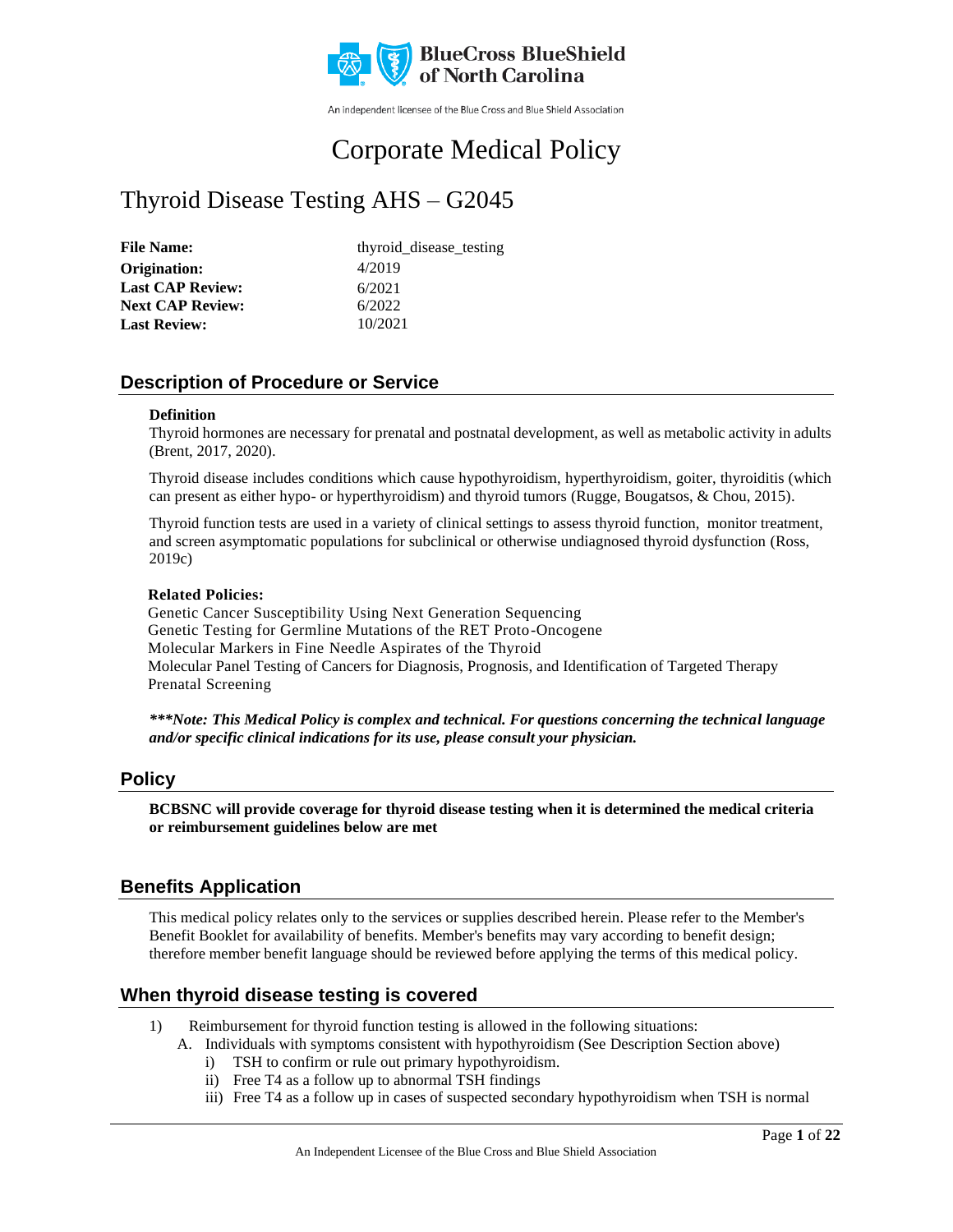- iv) TSH to distinguish between primary and secondary hypothyroidism.
- v) TSH, free T4 for monitoring individuals being treated for hypothyroidism every 6-12 weeks upon dosage change and annually in stable individuals.
- B. Individuals with symptoms consistent with hyperthyroidism (See Description Section above)
	- i) TSH to confirm or rule out primary hyperthyroidism.
	- ii) Free T4 as a follow up to abnormal TSH findings
	- iii) Total or free T3 as a follow up to abnormal FT4 findings or if still concerned with hyperthyroidism
	- iv) Free T4 to distinguish between primary and secondary hyperthyroidism.
	- v) TSH and free T4 should be measured for monitoring individuals being treated for hyperthyroidism every 6-12 weeks
	- vi) Monitoring individuals closely after treatment for hyperthyroidism
		- (1) Close monitoring first 3 months post treatment.
		- (2) Annual monitoring after first year even if asymptomatic for risk of relapse or late-onset hypothyroidism.
- C. Asymptomatic individuals at high risk for thyroid disease due to:
	- i) A personal or family history of thyroid dysfunction (limited to one time)
	- ii) Personal or family history of type 1 diabetes or other autoimmune disorder (limited to one time)
	- iii) Prescribed drugs that can interfere with thyroid function (annually or when dosage or medication changes). Drugs interfering with thyroid function include, but are not limited to: Amiodarone, interferon, iodine, lithium, tyrosine kinase inhibitors, sulfonamides.
- D. Women undergoing evaluation for infertility
- E. Women in pregnancy and postpartum
	- i) Monitoring of pregnant women being treated for hypothyroidism, every 4 weeks
	- ii) Free T4 or Total T4 testing for management of Thyroid disease during pregnancy
	- iii) FT4 measurements in all patients in 1st Trimester in the presence of a suppressed serum TSH.
	- iv) Measurement of serum total T3 (TT3) and thyrotropin receptor antibodies (TRAb) for establishing a diagnosis of hyperthyroidism.
	- v) TSH testing if there is a thyroid nodule
	- vi) TSH to evaluate first year hypothyroidism in the first trimester pregnancy and in the postpartum period
	- vii) TSH in euthyroid, but TPO or Tg antibody positive pregnant women
	- viii) Serum TSH in early pregnancy in the following situations:
		- (1) History of thyroid dysfunction or prior thyroid surgery
		- (2) Age  $>30$  years
		- (3) Symptoms of thyroid dysfunction or the presence of goiter
		- (4) TPOAb positivity
		- (5) Type 1 diabetes or other autoimmune disorders
		- (6) History of miscarriage or preterm delivery
		- (7) History of head or neck radiation
		- (8) Family history of thyroid dysfunction
		- (9) Morbid obesity (BMI  $\geq$ 40 kg/m2)
		- (10)Use of amiodarone or lithium, or recent administration of iodinated radiologic contrast (11)Infertility
		- (12)Residing in an area of known moderate to severe iodine insufficiency
		- (13)TSH, FT4, and TPOAb tests in postpartum depression
- F. Patients with disease or neoplasm of the thyroid or other endocrine glands.
- G. Individuals with chronic or acute urticaria.
- H. TSH testing of individuals undergoing immune reconstitution therapy (IRT)
	- i) Individuals with active relapsing remitting multiple sclerosis (MS) undergoing therapy with alemtuzumab (Lemtrada)
	- ii) Individuals with HIV undergoing highly active antiretroviral therapy (HAART)
	- iii) Individuals following allogeneic bone marrow transplantation (BMT) or hematopoietic stem cell transplantation (HSCT)
- I. Individuals suspected of central hypothyroidism
- J. Pediatric individuals diagnosed with short stature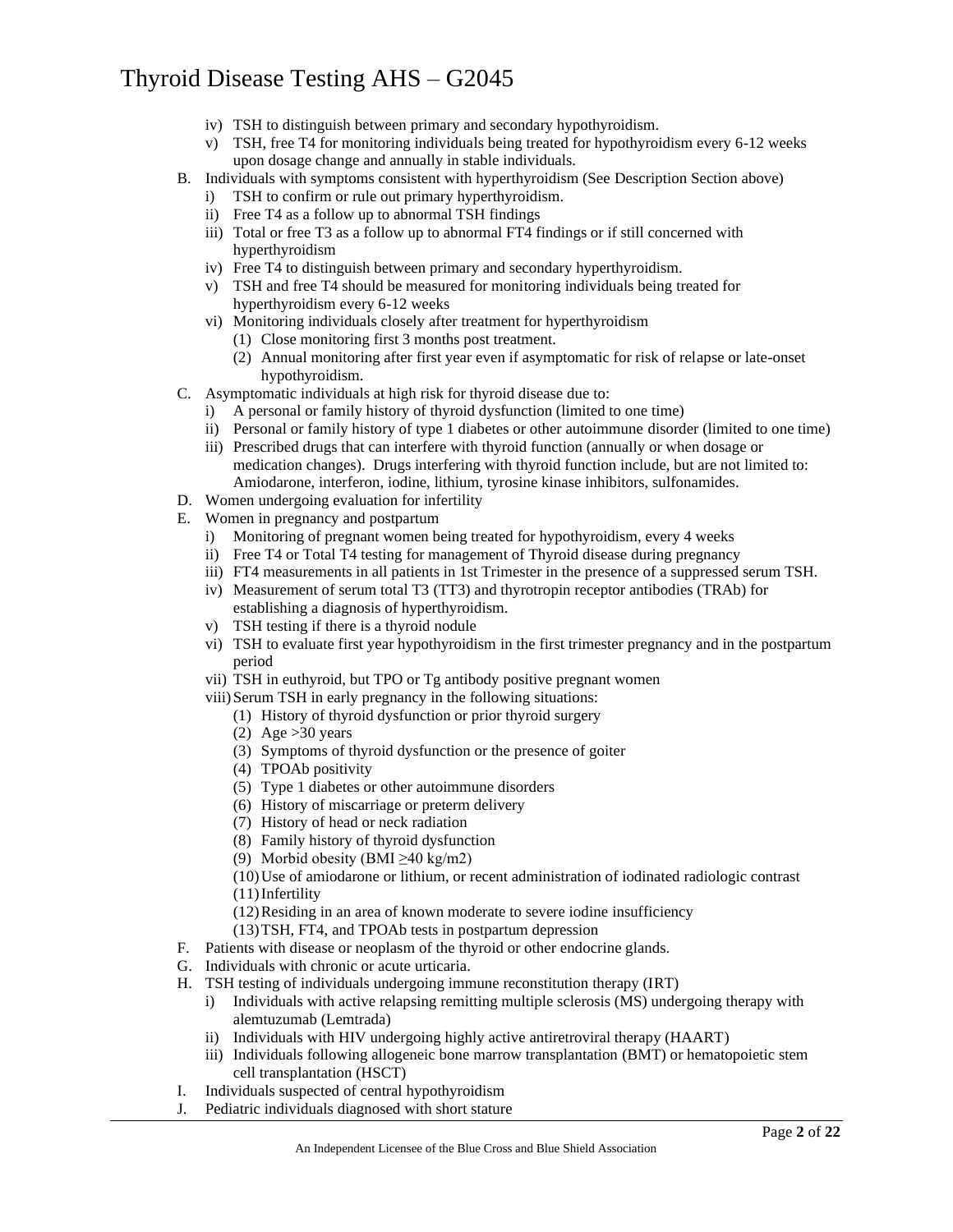- 2) Reimbursement for testing for thyroid antibodies is allowed for the evaluation of autoimmune thyroiditis.
- 3) Reimbursement for testing for serum thyroglobulin and/or anti-thyroglobulin antibody levels for individuals with thyroid cancer for detection of tumor recurrence, post-surgical evaluation, surveillance and maintenance for differentiated thyroid carcinomas.
- 4) Reimbursement for testing for thyrotropin-releasing hormone (TRH) is allowed for the evaluation of the cause of hyperthyroidism or hypothyroidism.

**Note 1**: Due to significant changes in Thyroid physiology during pregnancy, measurement of hormone levels should only be performed at labs that have trimester specific normal ranges for their assay(s). While FT4 is the preferred test, TT4 may be useful if the TSH and FT4 results are discordant or when trimester specific normal ranges for FT4 are unavailable.

### **When thyroid disease testing is not covered**

- Reimbursement is not allowed for testing of Reverse T3, T3 uptake and total T4 in all situations except for the following:
	- a) Total T4 testing for management of thyroid disease during pregnancy (see Note 1)
- Reimbursement is not allowed for measurement of total T3 and/or free T3 in the assessment of hypothyroidism
- Reimbursement is not allowed for measurement of total or free T3 level when assessing levothyroxine (T4) dose in hypothyroid patients.
- Reimbursement is not allowed for testing for thyroid dysfunction in asymptomatic nonpregnant individuals for thyroid disease during general exam without abnormal findings.

### **Policy Guidelines**

Hypothyroidism signs and symptoms may include:

- 1. Fatigue
- 2. Increased sensitivity to cold
- 3. Constipation
- 4. Dry skin
- 5. Unexplained weight gain
- 6. Puffy face
- 7. Hoarseness
- 8. Muscle weakness
- 9. Elevated blood cholesterol level
- 10. Muscle aches, tenderness and stiffness
- 11. Pain, stiffness or swelling in your joints
- 12. Heavier than normal or irregular menstrual periods
- 13. Thinning hair
- 14. Slowed heart rate
- 15. Depression
- 16. Impaired memory

### Hyperthyroidism signs and symptoms may include:

Hyperthyroidism can mimic other health problems, which may make it difficult for your doctor to diagnose. It can also cause a wide variety of signs and symptoms, including: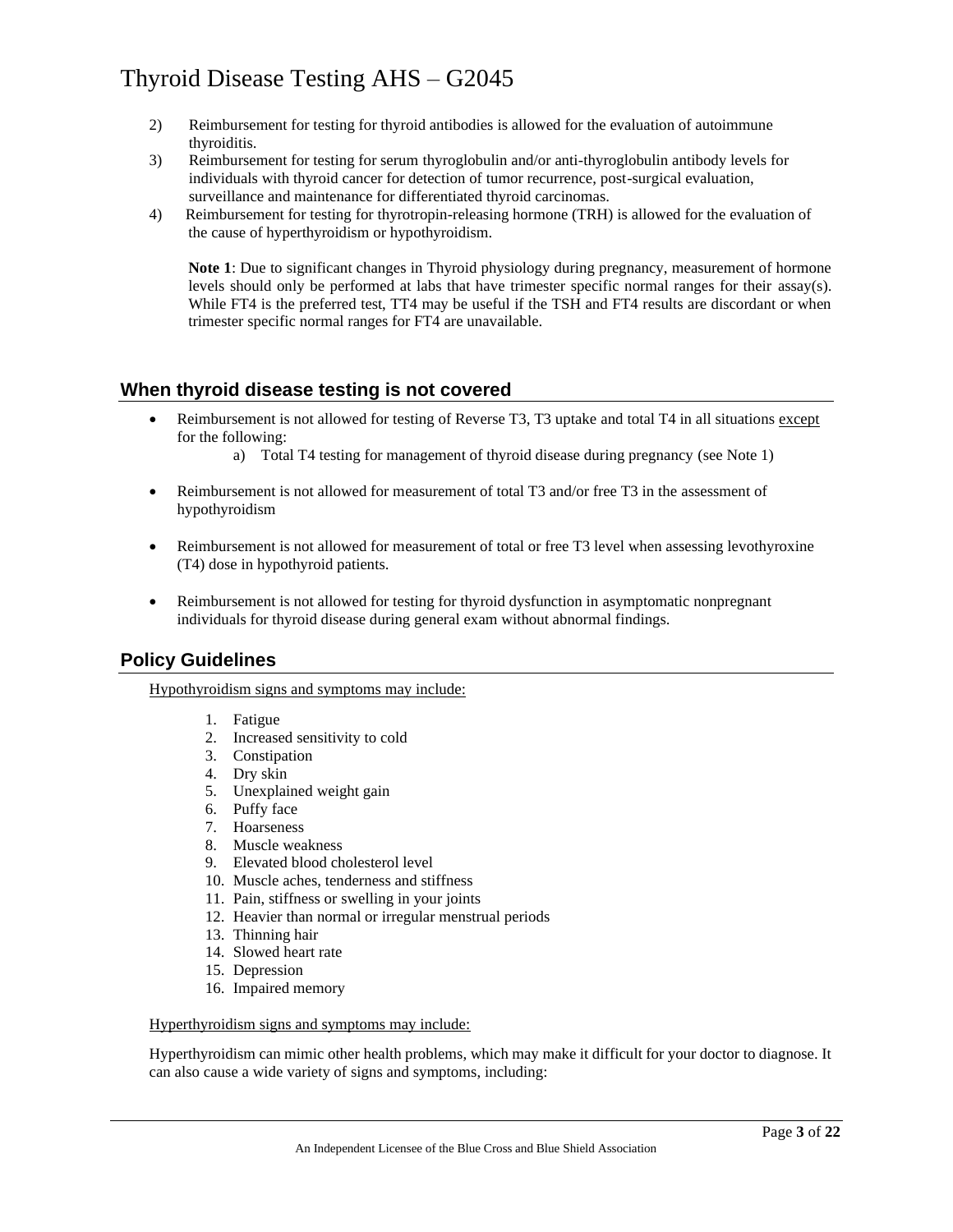- 1. Sudden weight loss, even when your appetite and the amount and type of food you eat remain the same or even increase
- 2. Rapid heartbeat (tachycardia) commonly more than 100 beats a minute irregular heartbeat (arrhythmia) or pounding of your heart (palpitations)
- 3. Increased appetite
- 4. Nervousness, anxiety and irritability
- 5. Tremor usually a fine trembling in your hands and fingers
- 6. Sweating
- 7. Changes in menstrual patterns
- 8. Increased sensitivity to heat
- 9. Changes in bowel patterns, especially more frequent bowel movements
- 10. An enlarged thyroid gland (goiter), which may appear as a swelling at the base of your neck
- 11. Fatigue, muscle weakness
- 12. Difficulty sleeping
- 13. Skin thinning
- 14. Fine, brittle hair

#### **Background**

The thyroid gland regulates metabolic homeostasis through production of thyroid hormones. Thyroid disease is estimated to occur in approximately 20 million Americans, much of which is undiagnosed (Rugge et al., 2015). The thyroid gland is regulated by thyroid stimulating hormone (TSH), which is secreted by the anterior pituitary to stimulate secretion of two hormones, thyroxine (T4) and triiodothyronine (T3). Thyroid function is assessed with one of the following: serum TSH concentration, serum total T4 concentration, serum total T3 concentration, or serum free T4 (or T3) concentration. However, measurement of serum free T4 and T3 tend to have significant issues, such as mathematically adjusting for protein binding abnormalities (Ross, 2019c).

Thyroid hormones must be maintained within a carefully regulated range with adverse clinical consequences at hypothyroid or hyperthyroid extremes. Hypothyroidism has multiple causes, such as the under-secretion of T4 and T3, elevated TSH, or thyroid releasing hormone deficiency. Symptoms include fatigue, chills, weight gain, hair loss, poor concentration, dry skin, and constipation (Ross, 2019a). Another well-documented consequence of hypothyroidism during childhood is that of short stature, serving as presenting feature and is linked to delayed bone age as those treated for hypothyroidism often resume their normal growth potential (Richmond & Rogol, 2021). Thus, newborns with undetected or untreated hypothyroidism will have both mental and physical developmental delay. Hypothyroidism during pregnancy increases the risk for miscarriage, preterm delivery and pre-eclampsia (Alexander et al., 2017). Hyperthyroidism is the oversecretion of T4 and T3 resulting in symptoms such as palpitations, heat intolerance, sweating, weight loss, hyperactivity, and fatigue. Because a number of these symptoms are so common and nonspecific, they may be subtle and unrecognized. Both conditions rely on laboratory testing to confirm diagnosis (Ross, 2019a, 2019b).

Current assays for TSH are extremely sensitive at detecting changes in thyroid homeostasis prior to changes in T4 and T3 levels. TSH is most used as an initial test for thyroid function. In general, if the serum TSH is normal, no further testing is needed; however, if serum TSH is high, free T4 is used to determine the degree of hypothyroidism, whereas if serum TSH is low, free T4 and T3 are used to determine the degree of hyperthyroidism. Additionally, if a pituitary or hypothalamic condition is suspected, then both serum TSH and free T4 may be measured, and serum free T4 may be measured if symptoms of hyper- or hypothyroidism are present even if TSH levels are normal (Ross, 2019c). Measurement of free T4 is regarded as a better indicator of thyroid function than total T4 measurement for most situations, as it reflects the amount of available hormone. However, in pregnant individuals, measurement of total T4 is recommended due to significant changes in serum proteins during pregnancy and lack of trimester-specific free T4 reference ranges. Subclinical thyroid dysfunction is defined as an elevated or low TSH test in the setting of normal thyroid hormone levels (Taylor, Razvi, Pearce, & Dayan, 2013). Presently there is considerable controversy as to the appropriate upper limit of normal for serum TSH (currently 0.4-5 mU/L) as well as the cost effectiveness of screening asymptomatic patients (Ross, 2019c).

Thyroiditis may be caused by an autoimmune disorder, an infection, or exposure to certain drugs or toxic chemicals which can be either acute or chronic. The evaluation of possible autoimmune thyroid disorders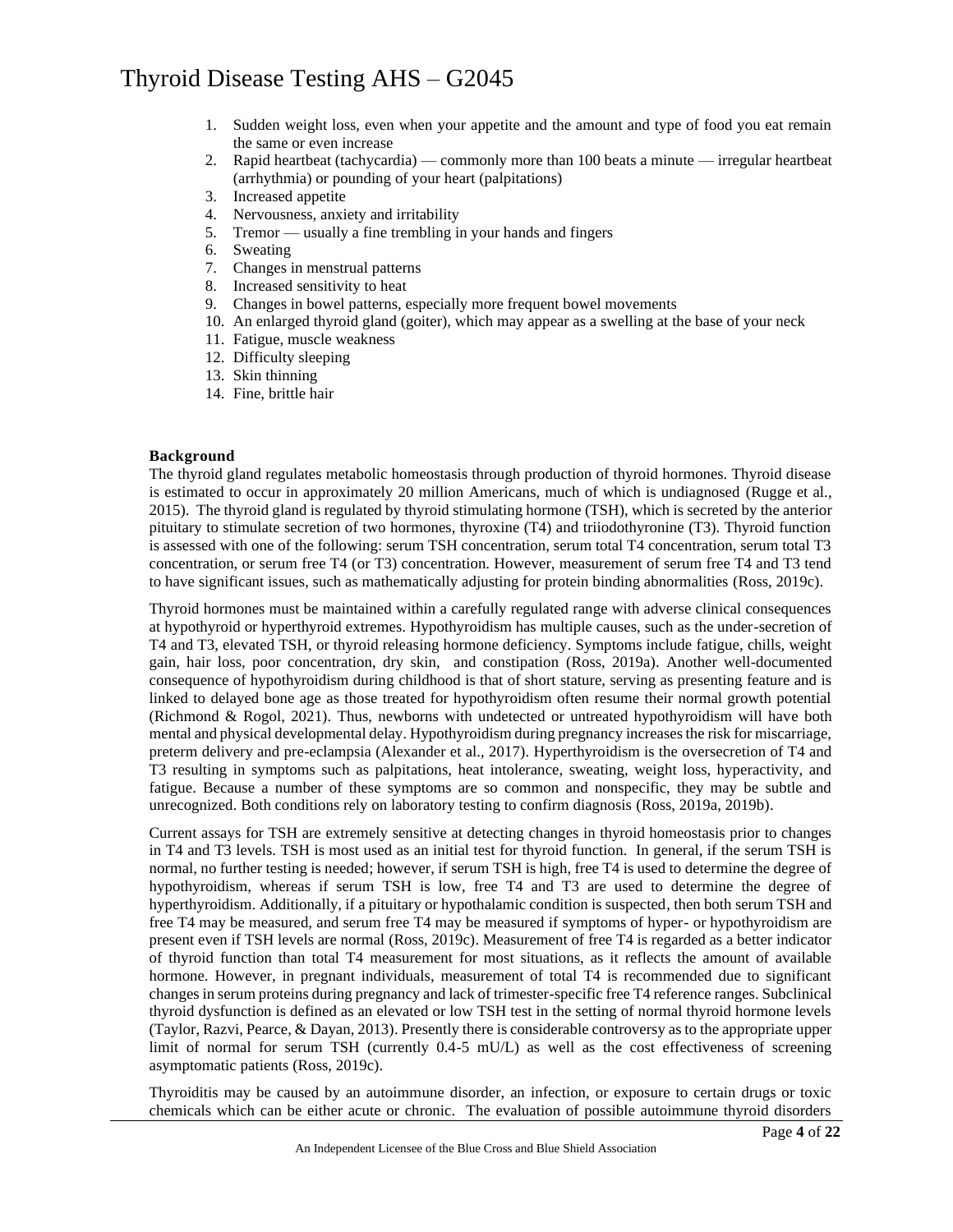includes testing for the presence of thyroid antibodies. Several antibodies against thyroid antigens have been described in chronic autoimmune thyroiditis. The antigens include thyroglobulin (Tg), thyroid peroxidase (TPO) and the thyrotropin receptor (TRAb). However, different levels of antibodies correspond to different conditions—for example, nearly all patients with Hashimoto's thyroiditis have high serum concentrations of antibodies to Tg and TPO. Thyrotropin receptor antibodies (TRAb) can be classified as stimulating, blocking, or neutral. Stimulating TRAb cause Graves' disease; however, both blocking and stimulating antibodies can be seen in patients with Graves' disease. Although these antibodies are not typically routinely measured in evaluating thyroid function, measuring them may still be helpful for more specific goals, such as predicting progression of hypothyroidism (Ross, 2019c).

Assessment of the thyroid is particularly important for pregnant individuals. Due to the metabolic changes during pregnancy, the levels of thyroid hormones differ dramatically. For example, thyroxine-binding globulin nearly doubles due to the increased estrogen and TSH is influenced slightly by human chorionic gonadotropin. It is common to find trimester-specific ranges for thyroid hormones that are different from typical reference ranges. Free T4 and TSH are the most typically measured hormones during pregnancy, with total T4 measured if free T4 and TSH measurements do not agree (Ross, 2019d).

The effects of thyroid problems during pregnancy may be dire. Luewan, Chakkabut, and Tongsong (2011) performed a study comparing 180 pregnant women with hyperthyroidism to 360 controls. The authors found that the mean gestational age and mean birth weight were significantly lower in the study group. The incidence of fetal growth restriction, low birth weight, and preterm weights were 1.3, 1.4, and 1.3 times higher respectively in the study group compared to the control group (Luewan et al., 2011).

The imbalance of thyroid hormones is not only harmful to pregnant individuals, but these effects can also extend to children, producing short stature. Thyroid hormone isoforms and thyroid hormone play an important role in bone development and growth, as defects associated with congenital hypothyroidism include delayed epiphyseal closure and widely spaced cranial sutures (Leung  $\&$  Brent, 2016). During development, these effects extend to influence chondrocytes and growth plate cartilage in bones. Mediation of the chondrogenesis—the formation of cartilage from condensed mesenchyme tissue—by the endocrine system takes place through the action of hormones including growth hormone, insulin-like growth factor 1 (IGF-1), androgens, glucocorticoids, and thyroid hormone. It is believed that the balance between proliferation and senescence of chondrocytes at the growth plate of bones play a crucial role in both normal and pathologic variations of linear growth, though the pathways are unclear as of date (Leung & Brent, 2016; Richmond & Rogol, 2021).

Tests measuring levels of thyroid-related markers are widely commercially available, often as a panel. Many combinations of thyroid serum markers are available. For example, HealthCheck offers a panel assessing reverse T3, TSH, FT3, and FT4 (HealthCheck, 2020). Health Testing Centers offers thyroid tests which screen for individual thyroid hormones including TSH, FT4, and FT3 (Health\_Testing\_Centers, 2020). EverlyWell offers a direct-to-consumer home-health panel testing for TSH, T3, T4, and thyroid peroxidase antibodies (EverlyWell, 2020). Other direct-to-consumer home-health panel tests include LetsGetChecked (LetsGetChecked, 2020), Paloma Health (Paloma\_Health, 2020), EasyDNA (Easy\_DNA, 2020), and TellmeGEN (TellmeGEN, 2020).

### *Analytical Validity*

The current generation of assays measuring serum TSH is a chemiluminometric assay, which have detection limits of about 0.01 mU/L. This amount is sufficiently low enough to distinguish between euthyroidism and hyperthyroidism as well as providing superior sensitivity to the prior generation of assays whose detection limits were approximately 0.1 mU/L (Ross, 2019c; Ross, Ardisson, & Meskell, 1989).

Serum T4 and T3 were typically measured with an immunometric assay, such as RIA. The reference range of T3 is more variable than T4 as the degree of T3 protein binding differs from T4 (99.7% of serum T4 is bound) (Ross, 2019c). A study focusing on validating a new electrochemiluminescent assay for serum TSH, T4, and T3 found their intra-assay coefficient of variation to be under 8% for all three hormones and inter-assay coefficient of variation to be <2.9% for TSH, 2.3% for FT4, and 12.3% for T3. The correlation between this assay and the typical ELISA or RIA assays were all at least  $r = .8$  with many correlations near or above .9 (Kazerouni & Amirrasouli, 2012).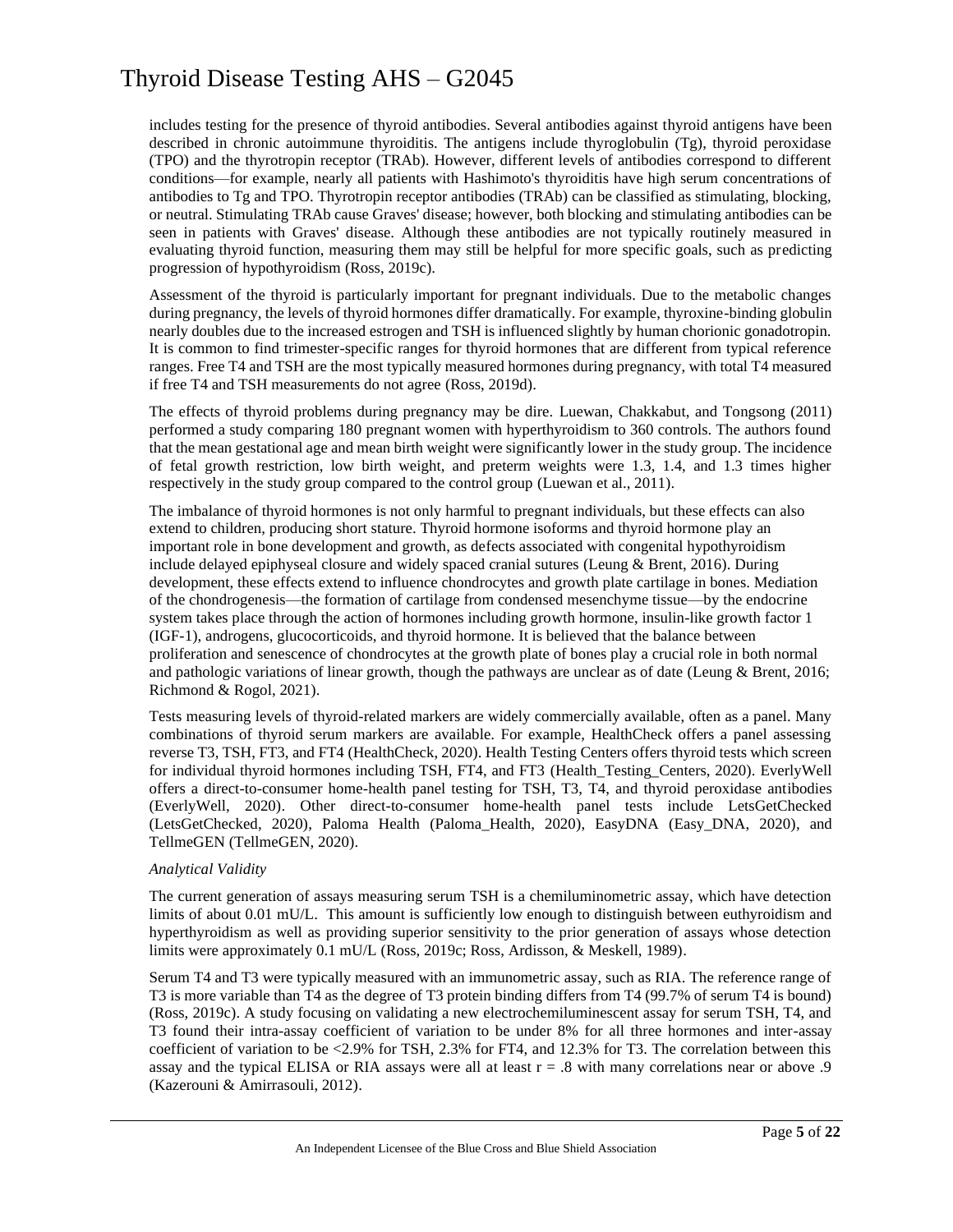The current immunoassays used to measure T3 do not always agree with other methods. For example, a study by Masika, Zhao, and Soldin (2016) comparing immunoassay methods to LC/MS/MS found that 45% of patients classified as "normal" by immunoassay were classified as "lower than 2.5<sup>th</sup> percentile" by LC/MS/MS. The authors also noted that in patients not receiving T4, 74% of their results were below the  $2.5<sup>th</sup>$  percentile by LC/MS/MS whereas only 21% were under that mark by immunoassay. The authors speculate that this discrepancy may be due to deionidase polymorphisms, but overall conclude that because this is a significant method to diagnose thyroid issues, accuracy of T3 measurements should be paramount (Masika et al., 2016).

The measurement of reverse T3 may not be reliable. A study by Burmeister, focusing on total of 246 patients contributing 262 reverse T3 measurements, shows an inverse linear relationship between the log of TSH and reverse T3. However, Burmeister notes that hypothyroidism may cause reverse T3 to appear normal and euthyroidism may cause reverse T3 to appear low. Furthermore, it is possible that symptoms attributed to unusual reverse T3 levels are really caused by hypothyroidism, despite normal TSH levels. Overall, Burmeister concludes that reverse T3 cannot differentiate between hypothyroidism and euthyroidism (Burmeister, 1995; Gomes-Lima & Burman, 2018).

### *Clinical Validity & Utility*

Li et al. (2017) conducted a preliminary study of 6 healthy adult participants and 11 hormone and nonhormone analytes measured by 37 immunoassays and found that ingesting 10 mg/d of biotin for 1 week was associated with potentially clinically important assay interference in some biotinylated assays. These immunoassays use a biotin-strepavidin binding system, so excess biotin may influence the results of these assays using this system. The time at which the biotin was ingested was also a factor in the magnitude of the distortion (Li et al., 2017). Repeating a thyroid test at least two days after biotin discontinuation may be considered (Ross, 2018, 2019c).

Livingston, Birch, Guy, Kane, and Heald (2015) assessed the impact of T3 testing and whether T3 testing provides clinically useful information to patients who are over-treated for hypothyroidism with levothyroxine. Out of 542 patients, 33 were placed in an over-treated group, and 236 were placed in a control group, and the remaining 273 did not fulfill either group. None of the patients in the over-treated group had an increased T3, and the "most discriminant" T3 level was only at 58% sensitivity and 71% specificity. The authors concluded there is no reason to measure T3 in patients with hypothyroidism on levothyroixine therapy (Livingston et al., 2015).

Yazici, Mihmanli, Bozkurt, Ozturk, and Uludag (2016) assessed three predictors of thyroid cancer, thyrotropin (TSH), thyroglobulin (Tg), and their ratio. A study of 242 patients (134 with benign thyroid conditions, 68 with malignancy) was performed. The authors found that preoperative Tg levels were significantly lower in the malignant group (64 ng/mL vs 20 ng/mL) and TSH to Tg ratio was significantly higher in the malignant group due to no major difference in TSH between groups. However, the authors note that a multivariate analysis revealed only fine-needle aspiration biopsy as a significant factor (Yazici et al., 2016). Autoantibodies may also play a role on diagnosis of cancer. A study by Gholve assessing 301 samples from differentiated thyroid cancer patients (compared to 37 euthyroid controls) found the prevalence of autoantibodies in the cancer patients to be significantly higher than the controls. The authors found the prevalence of the antibodies to be 17.3% by the Immunotech kit and 16.6% by the radioassay whereas the control group was found to be only 5.4% by both methods (Gholve, Kumarasamy, Kulkarni, & Rajan, 2017).

Thyroid antibodies play a role in autoimmune thyroiditis. A study performed by Biktagirova et al. found that 97% of patients with autoimmune thyroiditis had a high antibody to denatured DNA ratio compared to healthy controls. Most of these patients also had a thyroid condition (euthyroidism, hypothyroidism, hyperthyroidism) (Biktagirova et al., 2016). Another study performed by Diana investigated the prevalence of thyroid stimulating hormone receptor (TSHR) blocking antibodies (TBAb) in autoimmune thyroid disease. 1079 patients with autoimmune thyroid disease (AITD) were compared to 302 controls. The authors found that about 10% of patients with AITD were positive for TBAb (82/1079). TBAb also correlated with TSHR binding inhibiting immunoglobulins and negatively with TSHR stimulatory antibodies. The authors concluded that TBAb was a useful and important tool to identify hypothyroidism (Diana et al., 2017).

Kluesner et al. analyzed current thyroid function test ordering practices. The authors examined 38,214 tests (encompassing TSH, FT4, TSH + FT4, FT3, Total T4, and total T3). Overall, TSH alone comprised 52.14% of tests, TSH + FT4 26.72%, FT3 alone 10.63%, FT4 alone 4.26%, and TSH + FT4 + FT3 2.74%. Free thyroid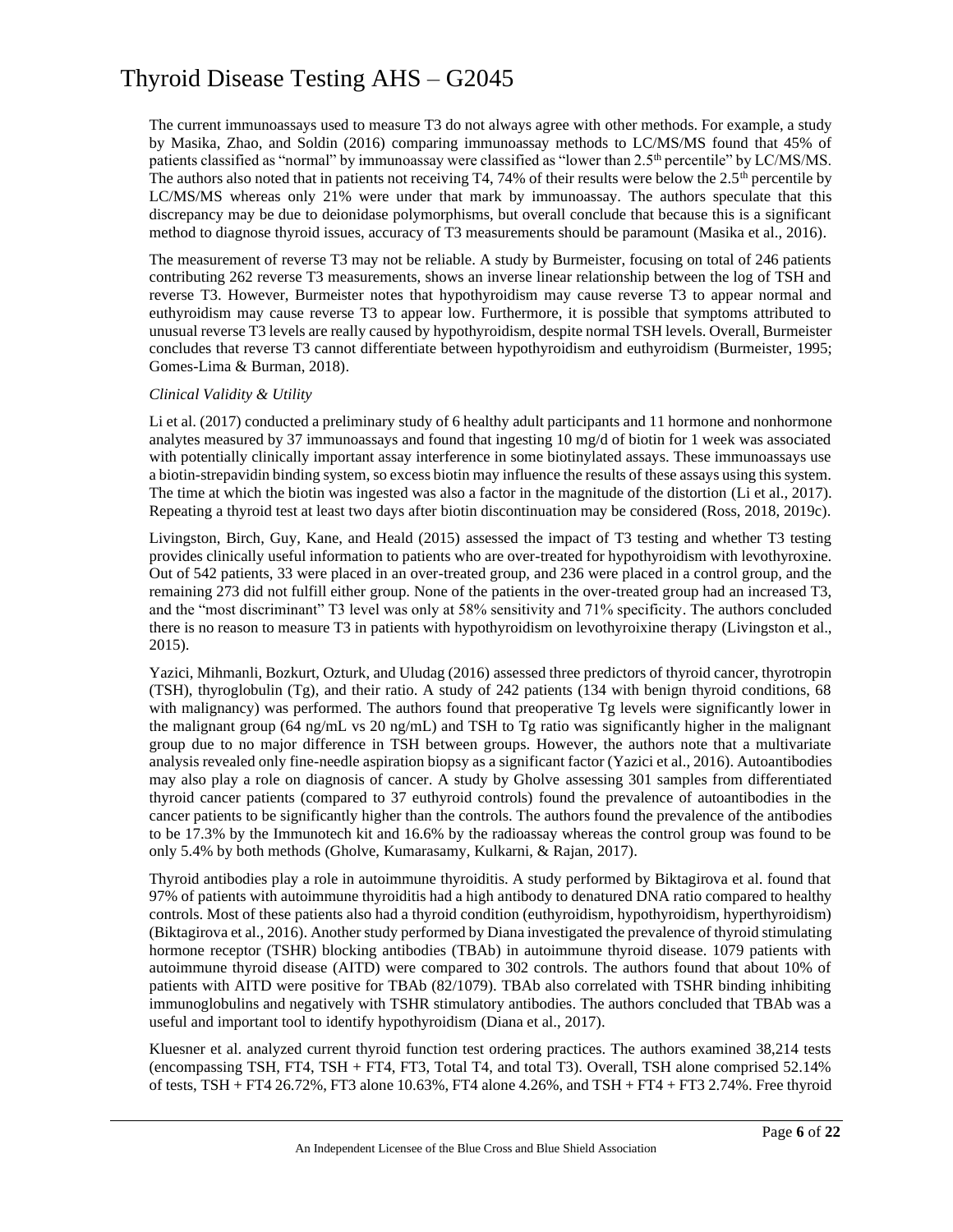hormone testing amounted to 36% of all tests. The authors estimated the annual cost of free thyroid hormone testing to be \$107,720, with savings of up to \$120,000 (Kluesner et al., 2018).

Jin investigated the prevalence of subclinical hypothyroidism in obese children and its association with thyroid hormone. 1,104 children were included. 27 of 111 (24.3%) obese children were found to have subclinical hypothyroidism, compared to 127 of 993 (12.8%) non-obese children. Body mass index was found to correlate positively with serum concentrations of TSH and correlate negatively with serum concentrations of FT4. Total cholesterol and triglyceride concentration were found to correlate positively with TSH concentrations, with FT4 correlating negatively with total cholesterol. Jin concluded that TSH is correlated with lipid profiles (Jin, 2018).

Korevaar et al. performed a meta-analysis focusing on thyroid function test abnormalities and thyroid autoimmunity with preterm birth. 19 cohorts encompassing 47,045 pregnant women were included. 1,234 of these women had subclinical hypothyroidism. 904 had isolated hypothyroxinemia ("decreased FT4 concentration with normal thyrotropin concentration"). 3,043 were thyroid peroxidase (TPO) antibody positive. 2,357 had preterm birth. Risk of preterm birth was found to be higher for women with subclinical hypothyroidism than euthyroid women (odds ratio = 1.29) as well as higher for women with isolated hypothyroxinemia (odds ratio = 1.46). The authors also found that a one standard deviation increase in maternal serum thyrotropin concentration increased risk of preterm birth by an odds ratio of 1.04. Finally, TPO antibody positive women were found to have a higher risk of preterm birth compared to TPO antibody negative women by an odds ratio of 1.33 (Korevaar et al., 2019).

In a population-based study by Kiel et al., the use of thyroid hormone measurements in ambulatory care was assessed. Serum TSH, free triiodothyronine (fT3), and free thyroxine (fT4) measurement within 1 year and 3 years prior to the study was reported. A total of 5,552 participants were included in the analysis, with 25% (1,409/5,552) having a diagnosed thyroid disorder or treatment. 30% (1626/5552) received at least one TSH measurement and 6.8% (378/5552) received at least one thyroid ultrasound. In the study, "TSH measurement rates were 1.7 times higher than the highest reported rate (438/1000), fT4 measurement rates were within the reported range (89/1000) and fT3 was measured at a 10- fold higher rate than the highest reported (89/1000)." The study results are in accordance with current guidelines, which recommend measuring TSH levels rather than fT4/fT3 for patients with suspected hypo- and hyperthyroidism and for monitoring purposes. However, the data also suggests that fT4 and fT3 were tested at the same rate, even though fT4 is recommended as sufficient to distinguish between overt and subclinical hypothyroidism. Despite overuse of thyroid hormone testing, there is possible underuse in patients with diagnosed thyroid disorders taking thyroid medication. In the study, 40% did not receive a monitoring TSH test within 1 year, and 16% did not receive a TSH test within 3 years. The authors suggest that "Given the frequency of patients with thyroid disorders, diagnostic and monitoring tests should be used rationally with regard to costs. TSH levels should be monitored regularly in patients on thyroid medication" (Kiel, Ittermann, Völzke, Chenot, & Angelow, 2020).

### **Guidelines and Recommendations**

### **U.S. Preventive Services Task Force (Rugge et al., 2015; USPSTF, 2017)**

The USPSTF states that "current evidence is insufficient to assess the balance of benefits and harms of screening for thyroid dysfunction in non-pregnant, asymptomatic adults" (Rugge et al., 2015). In addition, USPSTF recommends against screening for thyroid cancer in asymptomatic adults (USPSTF, 2017).

### **American College of Obstetricians and Gynecologists (ACOG, 2020)**

ACOG published an updated guideline regarding Thyroid Disease in Pregnancy in June 2020. The following recommendations are based on good and consistent scientific evidence (Level A):

• "Universal screening for thyroid disease in pregnancy is not recommended because identification and treatment of maternal subclinical hypothyroidism has not been shown to result in improved pregnancy outcomes and neurocognitive function in offspring.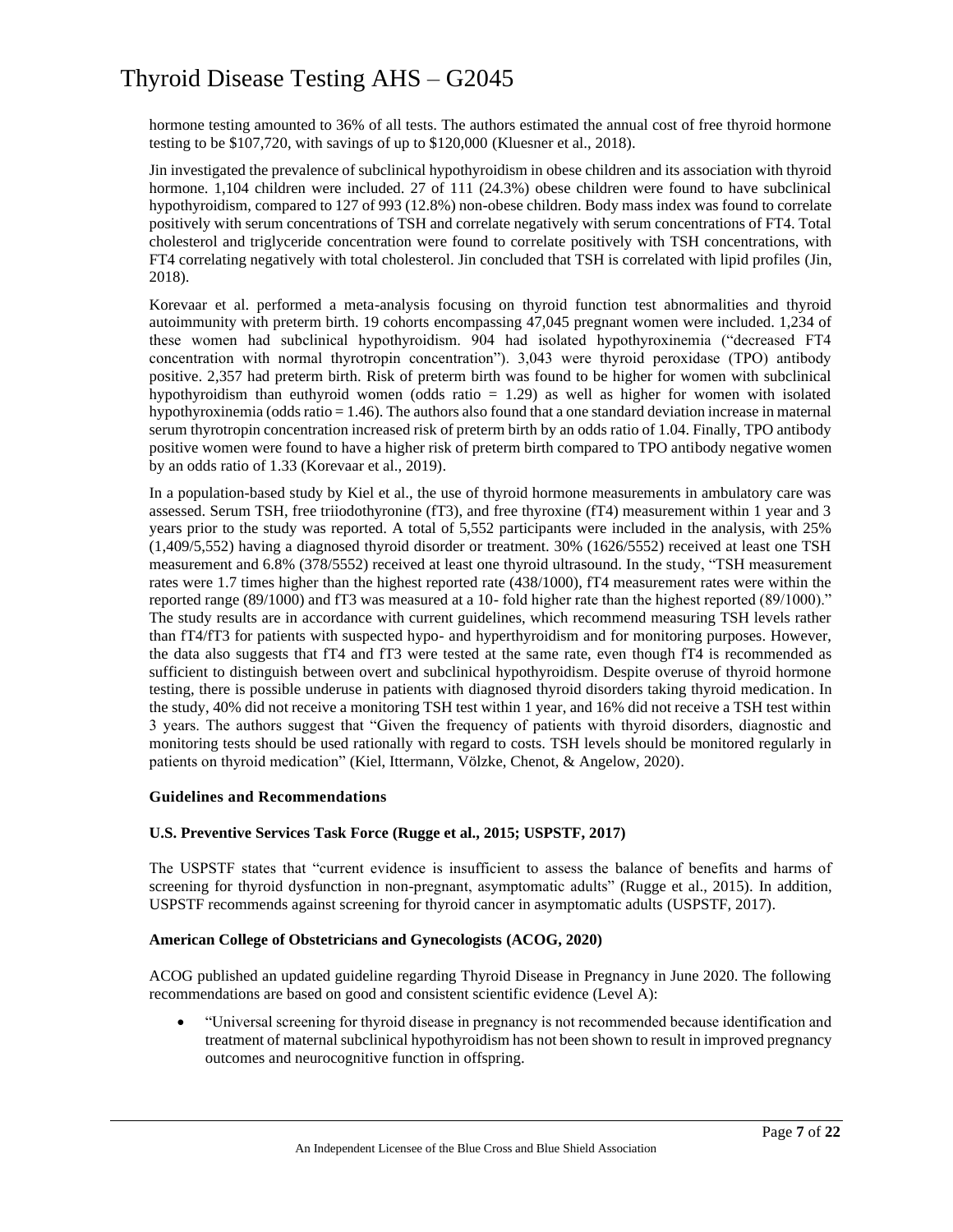- If indicated, the first-line screening test to assess thyroid status should be measurement of the TSH level.
- The TSH level should be monitored in pregnant women being treated for hypothyroidism, and the dose of levothyroxine should be adjusted accordingly with a goal TSH level between the lower limit of the reference range and 2.5 milliunits/L. Thyroid-stimulating hormone typically is evaluated every 4–6 weeks while adjusting medications.
- Pregnant women with overt hypothyroidism should be treated with adequate thyroid hormone replacement to minimize the risk of adverse outcomes.
- The level of free T4 should be monitored in pregnant women being treated for hyperthyroidism, and the dose of antithyroid drug (thioamide) should be adjusted accordingly to achieve a free T4 at the upper end of the normal pregnancy range. Among women who also have T3 thyrotoxicosis, total T3 should be monitored with a goal level at the upper end of normal pregnancy range.
- Pregnant women with overt hyperthyroidism should be treated with antithyroid drugs (thioamides)."

The following recommendation is based on limited or inconsistent scientific evidence (Level B):

• "Either propylthiouracil or methimazole, both thioamides, can be used to treat pregnant women with overt hyperthyroidism. The choice of medication is dependent on trimester of pregnancy, response to prior therapy, and whether the thyrotoxicosis is predominantly T4 or T3."

The following recommendations are based primarily on consensus and expert opinion (Level C):

- "Indicated testing of thyroid function should be performed in women with a personal or family history of thyroid disease, type 1 diabetes mellitus, or clinical suspicion of thyroid disease.
- Measurements of thyroid function are not recommended in patients with hyperemesis gravidarum unless other signs of overt hyperthyroidism are evident."

Other miscellaneous, relevant comments from ACOG include:

- "Indicated testing of thyroid function should be performed in women with a personal or family history of thyroid disease, type 1 diabetes mellitus, or clinical suspicion of thyroid disease… In a pregnant woman with a significant goiter or with distinct thyroid nodules, thyroid function studies are appropriate…"
- "In cases of suspected hyperthyroidism, total T3 also is measured...Total T3 is used preferentially over free T3 because assays for estimating free T3 are less robust than those measuring free T4…"
- "Routine testing for antithyroid peroxidase antibodies in women who are euthyroid (eg, no history of thyroid disease and normal thyroid function tests) is not recommended because thyroid hormone replacement for antithyroid peroxidase antibodies alone has not been found to improve pregnancy outcomes… Identification of thyroid antibodies including thyroid receptor antibodies and thyroid stimulating immunoglobulin in women with Graves disease may establish those at an increased risk for fetal or neonatal hyperthyroidism." (ACOG, 2020)

### **American Thyroid Association (ATA) and American Association of Clinical Endocrinologists (AACE) (Alexander et al., 2017; Garber et al., 2012; Jonklaas et al., 2014; Ross et al., 2016)**

The **ATA** and **AACE** support TSH testing for individuals with the following conditions: adrenal insufficiency, alopecia, unexplained anemia, unexplained cardiac dysrhythmia, skin texture changes, congestive heart failure, constipation, dementia, type 1 diabetes, dysmenorrhea, hypercholesterolemia, hypertension, mixed hyperlipidemia, malaise and fatigue, unexplained myopathy, prolonged QT interval, vitiligo, or weight gain. The guidelines also recommend assessing serum FT4 instead of total T4 to diagnose hypothyroidism except with pregnant patients.

The ATA and AACE also provide recommendations for thyroid antibody testing including: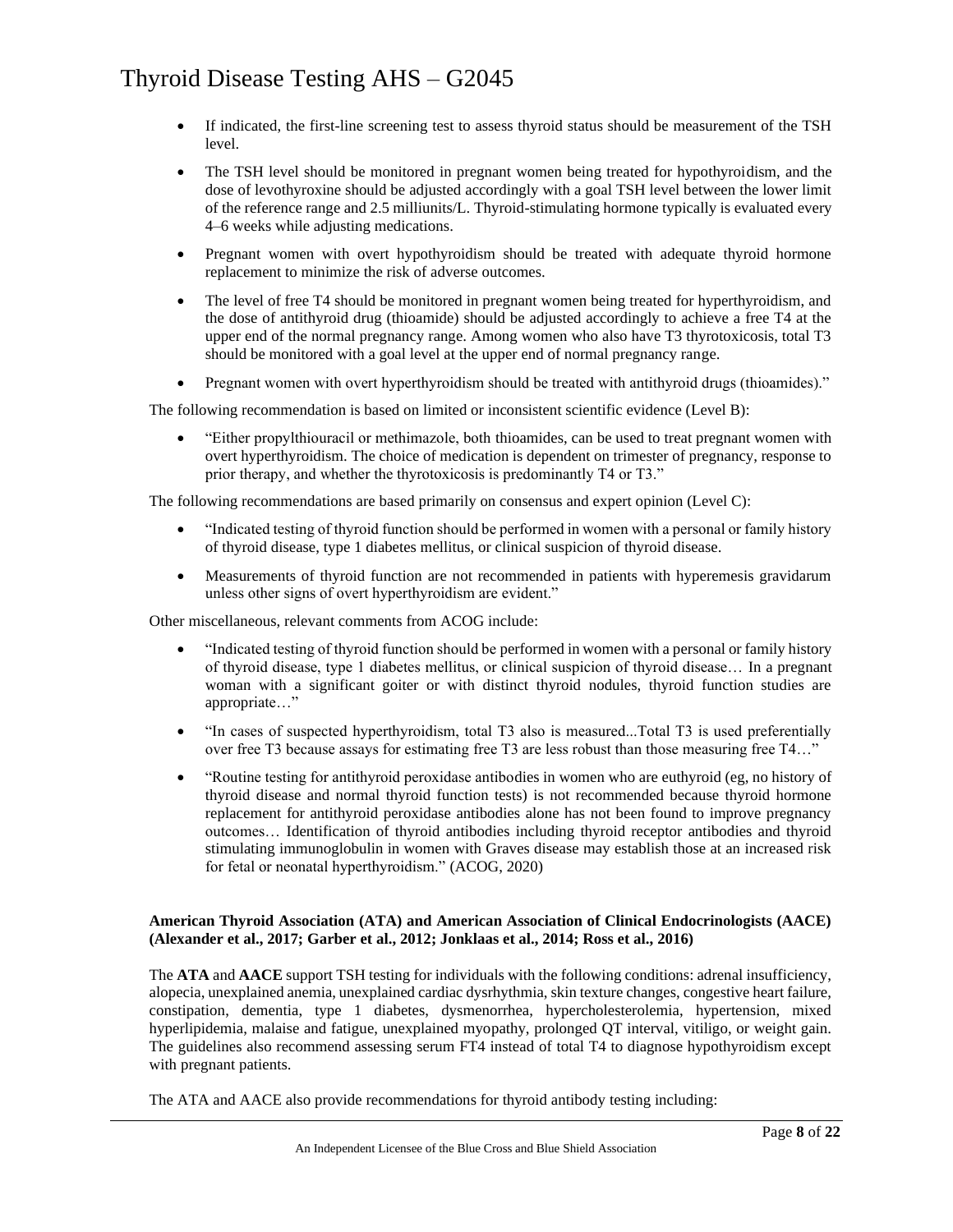- "Anti-thyroid peroxidase antibody (TPOAb) measurements should be considered when evaluating patients with subclinical hypothyroidism."
- TPOAb measurement should be considered in evaluation of patients with recurrent miscarriage, regardless of fertility.
- "Measurement of TSHRAbs should be considered in hypothyroid pregnant patients with history of Graves' disease if treated with radioactive iodine or thyroidectomy before pregnancy. This should be done either at 20-26 weeks of gestation or during the first trimester and if they are elevated, again at 20-26 weeks of gestation (Garber et al., 2012)."

The guidelines recommend against testing serum T3 or free T3, as well as use of clinical scoring systems to diagnose hypothyroidism. In patients with central hypothyroidism, the guidelines recommend assessing either FT4 or its index and to avoid testing for TSH (Garber et al., 2012).

### **American Thyroid Association (ATA) (Alexander et al., 2017; Jonklaas et al., 2014; Ross et al., 2016; Stagnaro-Green et al., 2011)**

### *Diagnosis and Management of Thyroid Disease During Pregnancy and Postpartum*

In 2011, the ATA stated that it does not recommend "universal" TSH or free T4 screening of pregnant women or during the preconception period. It also included the following recommendations:

*Thyroid Function Tests in Pregnancy*: Trimester-specific reference ranges for TSH, as defined in populations with optimal iodine intake, should be applied. The ATA recommends these reference ranges: first trimester, 0.1–2.5 mIU/L; second trimester, 0.2–3.0 mIU/L; third trimester, 0.3–3.0 mIU/L.

The best method to assess serum free thyroxine FT4 during pregnancy is measurement of T4 in the dialysate or ultrafiltrate of serum samples employing LC/MS/MS. If this is not available, clinicians should use the next best method available. However, serum TSH is a more accurate indication of thyroid status in pregnancy than any of these alternative methods. Method-specific and trimester-specific reference ranges of serum FT4 are required.

*Thyrotoxicosis in Pregnancy*: If the first trimester serum TSH appears low (<0.1 mIU/L), a history and physical examination are indicated. FT4 measurements should be obtained in all patients. Measurement of serum total T3 (TT3) and thyrotropin receptor antibodies (TRAb) may be helpful in establishing a diagnosis of hyperthyroidism. If the patient has a history of Graves' disease, a maternal serum sample of TRAb should be obtained at 20–24 weeks gestation.

*Thyroid Nodules and Thyroid Cancer*: Treatment of thyroid nodules during pregnancy will depend on risk assessment. However, all women should have the following: a complete history and clinical examination, serum TSH testing, and ultrasound of the neck. Thyroid hormone therapy may be considered in pregnant women who have deferred surgery for well-differentiated thyroid carcinoma until postpartum. The goal of LT4 therapy is a serum TSH level of 0.1–1.5 mIU/L. Furthermore, a preconception TSH goal (determined by risk assessment) should be set in women with differentiated thyroid cancer. This goal should be maintained during pregnancy with monitoring every 4 weeks until 16-20 weeks of gestation followed by once between 26 and 32 weeks of gestation.

*Postpartum Thyroiditis (PPT)*: Women with postpartum depression should have TSH, FT4, and TPOAb tests performed. Women who are symptomatic with hypothyroidism in PPT should either have their TSH level retested in 4–8 weeks or be started on LT4 in certain situations (such as if symptoms are severe). Women who are asymptomatic with hypothyroidism in PPT should have their TSH level retested in 4–8 weeks. Finally, women with a history of PPT should have an annual TSH test to evaluate for permanent hypothyroidism.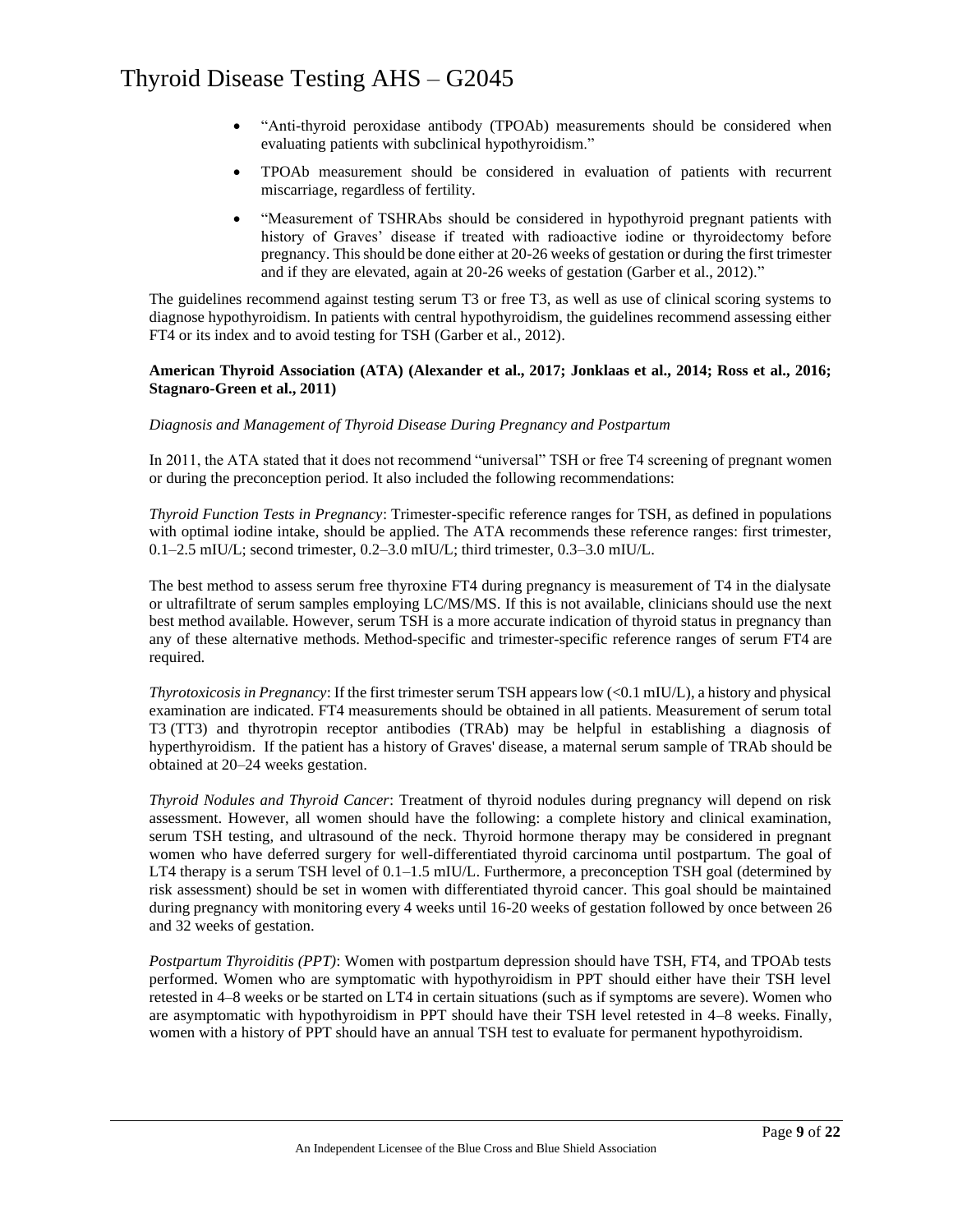*Thyroid Function Screening in Pregnancy*: There is insufficient evidence regarding universal TSH screening at the first trimester visit. Serum TSH values should be obtained early in pregnancy in the following women at high risk for overt hypothyroidism:

- History of thyroid dysfunction or prior thyroid surgery
- Age  $>30$  years
- Symptoms of thyroid dysfunction or the presence of goiter
- TPOAb positivity
- Type 1 diabetes or other autoimmune disorders
- History of miscarriage or preterm delivery
- History of head or neck radiation
- Family history of thyroid dysfunction
- Morbid obesity (BMI  $\geq 40 \text{ kg/m}^2$ )
- Use of amiodarone or lithium, or recent administration of iodinated radiologic contrast
- **Infertility**
- Residing in an area of known moderate to severe iodine insufficiency (Stagnaro-Green et al., 2011)

The **ATA** published an update in 2017 for thyroid function testing during pregnancy. Recommendations include:

- Total T4 measurement (with a pregnancy-adjusted reference range) is reliable for estimating concentration late in pregnancy. A free thyroxine index can also estimate FT4 well.
- Euthyroid and TPO or Tg antibody positive pregnant women should have serum TSH concentration measured at the start of pregnancy and every 4 weeks through mid-pregnancy.
- All women seeking care for infertility are recommended to have serum TSH levels measured.
- Pregnant women with TSH concentrations  $>2.5$  mU/L should be evaluated for TPO antibodies.
- Women with hypothyroidism or those at risk for hypothyroidism (e.g. patients who are euthyroid but TPO or TGAb positive) should be monitored with a serum TSH measurement every 4 weeks until mid-gestation, and at least once near 30 weeks.
- "When a suppressed serum TSH is detected in the first trimester (TSH less than the reference range), a medical history, physical examination, and measurement of maternal serum FT4 or TT4 concentrations should be performed. Measurement of TRAb and maternal TT3 may prove helpful in clarifying the etiology of thyrotoxicosis"
- In women being treated with antithyroid drugs [ATDs] in pregnancy, FT4/TT4 and TSH should be monitored every 4 weeks.
- "All patients with depression, including postpartum depression, should be screened for thyroid dysfunction."
- "Evaluation of serum TSH concentration is recommended for all women seeking care for infertility."
- "If the patient has a past history of GD [Graves Disease] treated with ablation (radioiodine or surgery), a maternal serum determination of TRAb is recommended at initial thyroid function testing during early pregnancy. If maternal TRAb concentration is elevated in early pregnancy, repeat testing should occur at weeks 18–22.
- "If the patient requires treatment with ATDs for GD through mid-pregnancy, a repeat determination of TRAb is again recommended at weeks 18–22. If elevated TRAb is detected at weeks 18–22 or the mother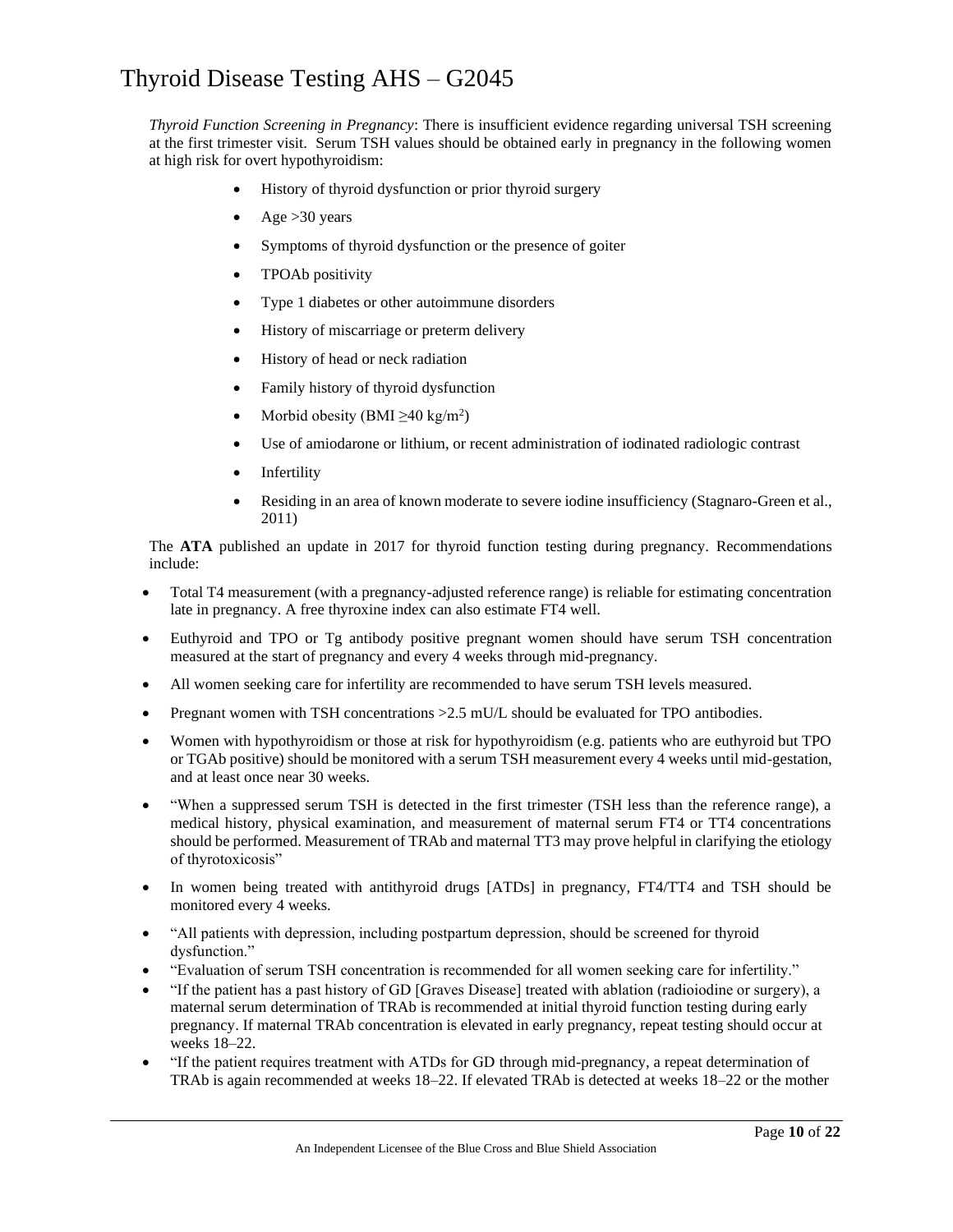is taking ATD in the third trimester, a TRAb measurement should again be performed in late pregnancy (weeks 30–34) to evaluate the need for neonatal and postnatal monitoring."

- "The utility of measuring calcitonin in pregnant women with thyroid nodules is unknown. The task force cannot recommend for or against routine measurement of serum calcitonin in pregnant women with thyroid nodules."
- "All newborns should be screened for hypothyroidism by blood spot analysis typically 2–5 days after birth."
- "Following the resolution of the thyrotoxic phase of PPT [postpartum thyroiditis], serum TSH should be measured in approximately 4–8 weeks (or if new symptoms develop) to screen for the hypothyroid phase."
- "Women with a prior history of PPT should have TSH testing annually to evaluate for the development of permanent hypothyroidism"
- "There is insufficient evidence to recommend for or against universal screening for abnormal TSH concentrations in early pregnancy.
- "There is insufficient evidence to recommend for or against universal screening for abnormal TSH concentrations preconception, with the exception of women planning assisted reproduction or those known to have TPOAb positivity"
- "Universal screening to detect low FT4 concentrations in pregnant women is not recommended." (Alexander et al., 2017).

The guideline also lists certain populations of pregnant women that should have serum TSH measured "as soon as pregnancy is confirmed" due to presence of risk factors of thyroid disease. These risk factors include "history of thyroid dysfunction, symptoms or signs of thyroid dysfunction, presence of a goiter, and known thyroid antibody positivity…age >30 years, history of diabetes mellitus type 1, or other autoimmune disorders, history of pregnancy loss, preterm delivery or infertility, history of head or neck radiation or prior thyroid surgery, family history of autoimmune thyroid disease or thyroid dysfunction, morbid obesity, use of amiodarone, lithium, or recent administration of iodinated radiologic contrast, two or more prior pregnancies, and residing in area of moderate to severe iodine deficiency." (Alexander et al., 2017)

### **ATA**, *Task Force on Thyroid Hormone Replacement for Hypothyroidism Treatment* (2014)

The ATA recommended levothyroxine (LT4) as the primary treatment of choice for hypothyroidism due to overall efficacy, low cost, and lack of side effects. The ATA also states that great care should be taken to monitor dose diligently especially in pregnant women, as excessive LT4 can have dangerous side effects (Jonklaas et al., 2014).

### **ATA,** *Guidelines for Diagnosis and Management of Hyperthyroidism and Other Causes of Thyrotoxicosis* (2016)

The ATA recommends that the cause of the thyrotoxicosis should be determined. Initial diagnostic tests include measurement of TRAb, radioactive iodine uptake, or measurement of thyroidal blood flow on ultrasonography. The guidelines also note that serum TSH is the most accurate and should be the first screening test done, but if thyrotoxicosis is suspected, it is helpful to test FT4 and T3.

The ATA recommends treatment of subclinical hyperthyroidism (persistent TSH <0.1 mU/L) for the high-risk populations such as those with cardiac risk factors or those older than 65. Treatment of asymptomatic and otherwise healthy individuals may be considered. The ATA also recommends testing TRAb in pregnant women with unknown hyperthyroidism. A diagnosis of hyperthyroidism should made with the serum TSH values and trimester-specific reference ranges for T4 and T3 (Ross et al., 2016).

### **American Academy of Family Physicians (AAFP, 2012, 2018; Kravets, 2016)**

The AAFP has recommended this diagnostic workup for hyperthyroidism: "measuring TSH, free (T4), and total T3 levels to determine the presence and severity of the condition, as well as radioactive iodine uptake and scan of the thyroid to determine the cause." The level of this evidence is C which is a consensus, disease-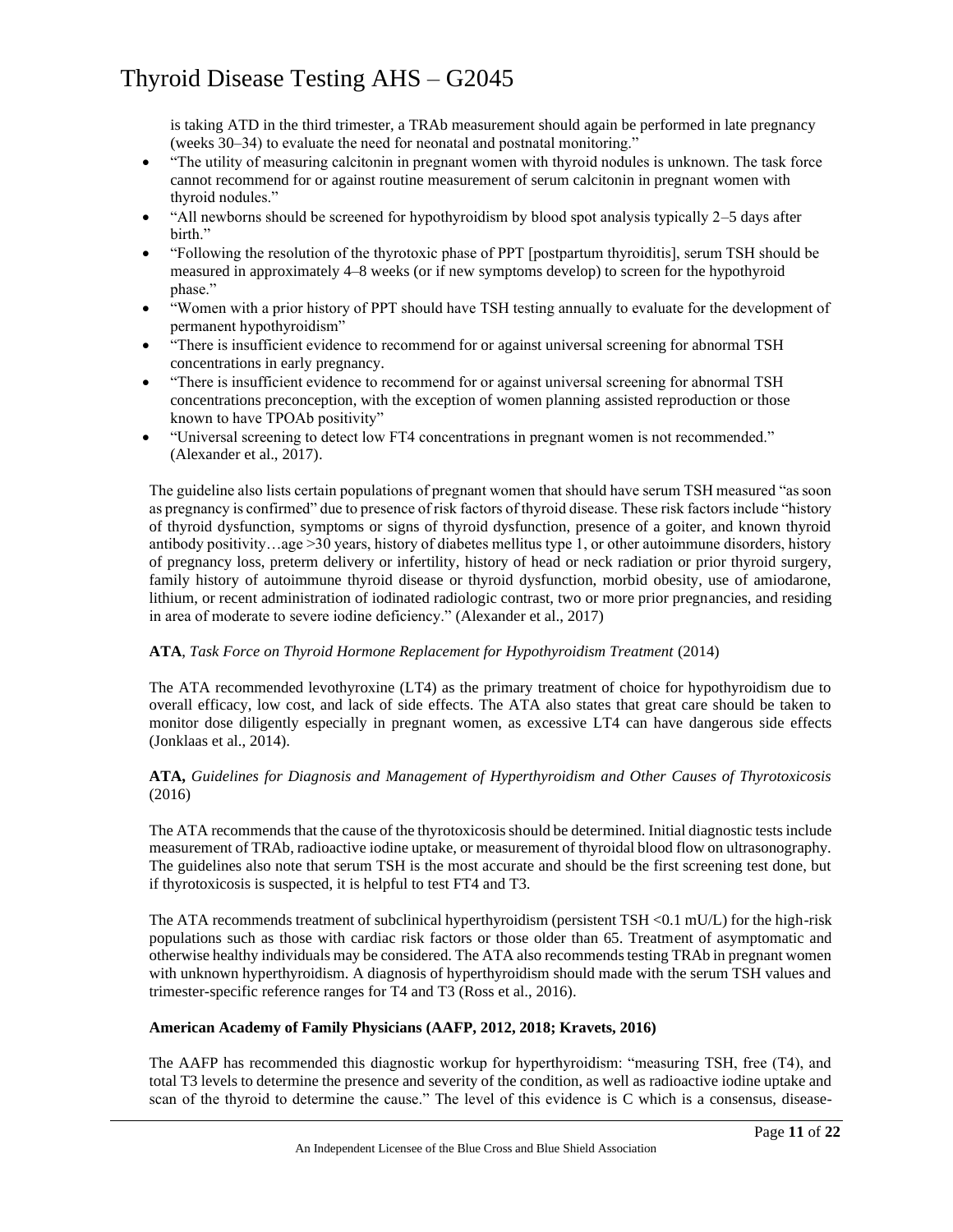oriented evidence, usual practice, expert opinion, or case series (Kravets, 2016). The AAFP also recommends using TSH testing to diagnose primary hypothyroidism (Level C) (AAFP, 2012).

In the case of subclinical thyroid disease, the AAFP recommends that "Physicians should not routinely screen for subclinical thyroid disease" (Donangelo & Suh, 2017). Moreover, the AAFP reaffirms its support for the USPSTF stance on thyroid dysfunction, stating that there is no evidence that population screening is beneficial and that "Screening for thyroid dysfunction in nonpregnant, asymptomatic individuals has uncertain risks and benefits" as there has been a dearth of studies comparing the benefits of harms of screening against no screening (AAFP, 2018; Wilson, Stem, & Bruehlman, 2021).

#### **American Academy of Pediatrics-Section on Endocrinology (AAP, 2017)**

The American Academy of Pediatrics recommends against routinely measuring thyroid function or insulin levels in obese children, as well as screening healthy children for thyroid problems (AAP, 2017).

### **Joint Task Force on Practice Parameters (JTFPP) of the Academy of Allergy, Asthma & Immunology (AAAAI); the American College of Allergy, Asthma & Immunology (ACAAI); and the Joint Council of Allergy, Asthma & Immunology (Bernstein et al., 2014)**

The JTFPP within their guidelines concerning the diagnosis and management of acute and chronic urticaria state, "Targeted laboratory testing based on history or physical examination findings is appropriate, and limited laboratory testing can be obtained. Limited laboratory testing includes a CBC with differential, sedimentation rate, and/or C-reactive protein, liver enzyme, and thyroid-stimulating hormone (TSH) measurement… Targeted laboratory testing based on history and/or physical examination (eg, obtaining TSH in a patient with weight gain, heat/cold intolerance, and thyromegaly) is recommended (Bernstein et al., 2014)."

#### **American Society for Clinical Pathology (ASCP, 2015, 2020)**

The American Society for Clinical Pathology recommends against ordering multiple tests for an initial evaluation for a patient with a suspected thyroid condition. The ASCP recommends starting with TSH and proceeding from that result (ASCP, 2015).

On September 1, 2020, ASCP released a recommendation to avoid TSH screening in annual well-visits for asymptomatic adults, regardless of age, as there is no evidence to support that routine screening improves patient care. ASCP advises TSH screening when patients are considered at-risk or demonstrate subtle or direct signs of thyroid dysfunction upon physical evaluation (ASCP, 2020).

#### **Endocrine Society (Society, 2018a, 2018b) (Last reviewed 2021)**

The Endocrine Society recommends against testing for T3 when evaluating levothyroxine (T4) dose in hypothyroid patients, as well as ordering routine ultrasounds for patients without palpable abnormalities of the thyroid . Furthermore, it is recommended that practitioners "Don't routinely measure 1,25-dihydroxyvitamin D unless the patient has hypercalcemia or decreased kidney function" as they are regulated by parathyroid hormone levels (Society, 2018b).

### **European Thyroid Association (ETA),** *Management of Thyroid Dysfunction following Immune Reconstitution Therapy (IRT)* **(Kahaly et al., 2018; Muller et al., 2019)**

This guideline discusses IRT in the context of three clinical situations; "alemtuzumab (Lemtrada) treatment for active relapsing remitting multiple sclerosis (MS); (2) after treatment of human immunodeficiency virus (HIV) infected patients with highly active antiretroviral therapy (HAART); (3) following allogeneic bone marrow transplantation (BMT) or hematopoietic stem cell transplantation (HSCT)"

The ETA recommends measuring TSH in all subjects before IRT. If TSH is abnormal, FT4 and FT3 are recommended to be measured.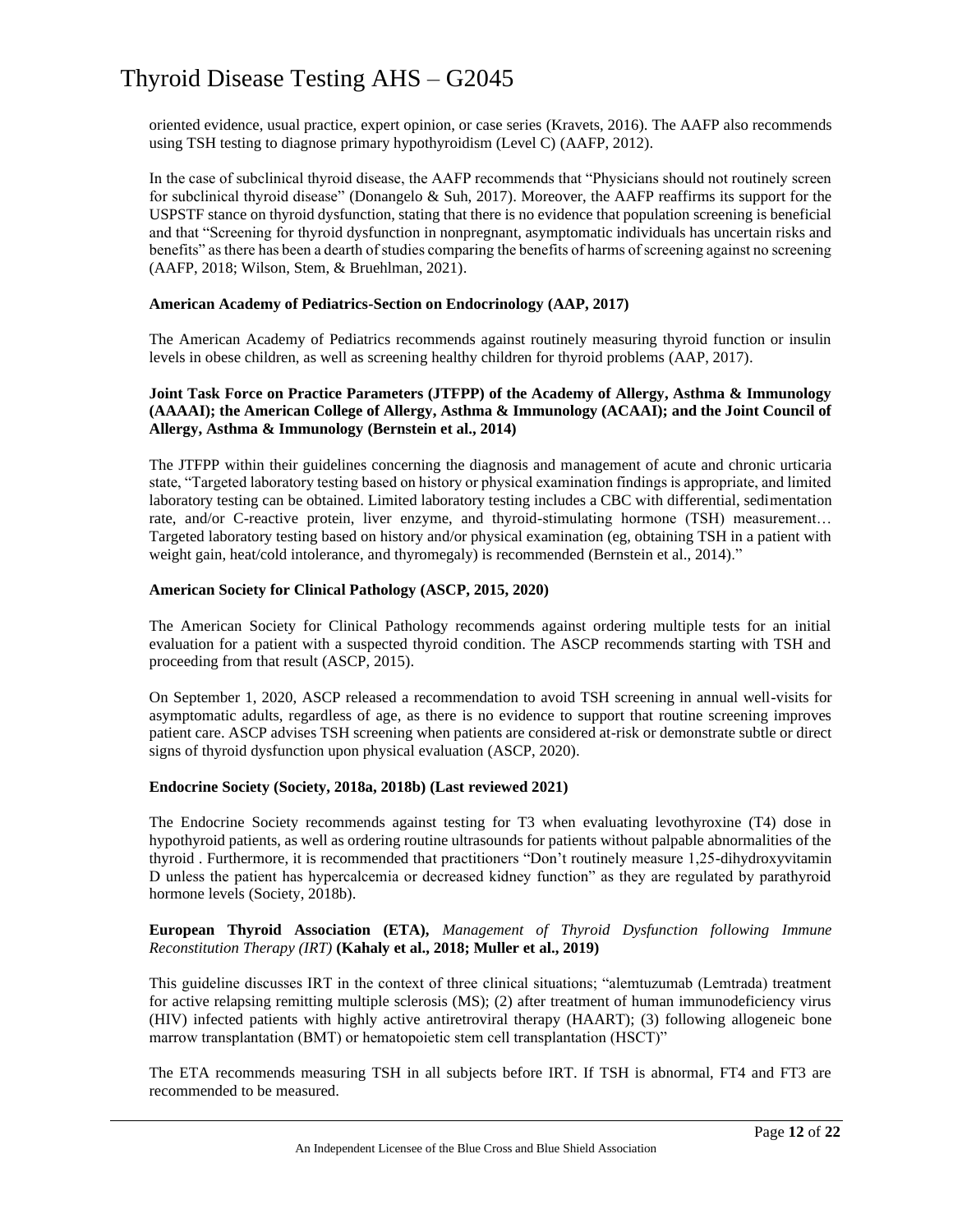Routine measurement of TPOAb or TRAb is not recommended before IRT.

TSH measurement is recommended post-IRT, and FT4 may also be routinely measured. If TSH is low (0.10– 0.39 mU/L), another test is recommended within 1 month. If TSH is elevated, a repeat TSH test is recommended, along with FT4. If TSH is "suppressed" (<0.10 mU/L), TSH, FT4, and FT3 are recommended to be tested.

Following alemtuzumab, the ETA recommends "biochemical follow-up" with TSH testing every 3 months. Routine TSH monitoring is not recommended following HAART treatment in HIV patients, although TSH measurement should be performed if thyroid dysfunction is suspected.

Routine measurement of thyroid autoantibodies is not recommended in euthyroid patients during surveillance.

The ETA recommends "routine 3 monthly measuring of thyroid function to be continued for 4 years following the last alemtuzumab treatment" (Muller et al., 2019).

### *Management of Graves' Hyperthyroidism (2018)*

The ETA notes measurement of TSH-R-stimulating antibody (TSH-R-Ab) as a "sensitive and specific" tool for rapid and accurate differential diagnosis for Graves' hypothyroidism. Differentiation of TSH-R-Ab is also "helpful and predictive" in Graves' patients during pregnancy/postpartum, as well as extrathyroidal manifestations.

The ETA also remarks that measurement of TSH-R-Ab levels prior to stopping antithyroid drug treatment (ATD).

For pregnant patients, maternal FT4 and TSH should be measured every 2 weeks after initiation of therapy, every 4 weeks after achieving the target value. All patients with history of autoimmune thyroid disease should have their TSH-R-Ab levels tested at first presentation with pregnancy, and if maternal TSH-R-Ab remains high ( $>3$  times normal cutoff), monitoring the fetus for thyroid dysfunction throughout pregnancy is recommended (Kahaly et al., 2018).

### *Diagnosis and Management of Central Hypothyroidism*

The ETA also published a guideline regarding central hypothyroidism (CeH). Below are the relevant recommendations:

- "We recommend that the diagnosis of CeH should be considered in every subject with low serum concentrations of FT4 and low or normal TSH on a screening examination.
- We recommend that the diagnosis of CeH should be considered in neonates and children with clinical manifestations of congenital hypothyroidism but low or normal neonatal TSH screening.
- We suggest that the diagnosis of CeH should be considered in patients with a low serum concentration of FT4 and slight TSH elevations (< 10 mU/L, or inappropriately lower than expected on the basis of the hypothyroid state).
- We recommend screening for CeH all children with a familial history of CeH and/or failure to thrive, developmental delay, GH deficiency, delayed or precocious puberty, or other hypothalamic-pituitary defects or lesions.
- We recommend that CeH due to *IGSF1* defect should be ruled out in adolescents or adult patients with macroorchidism.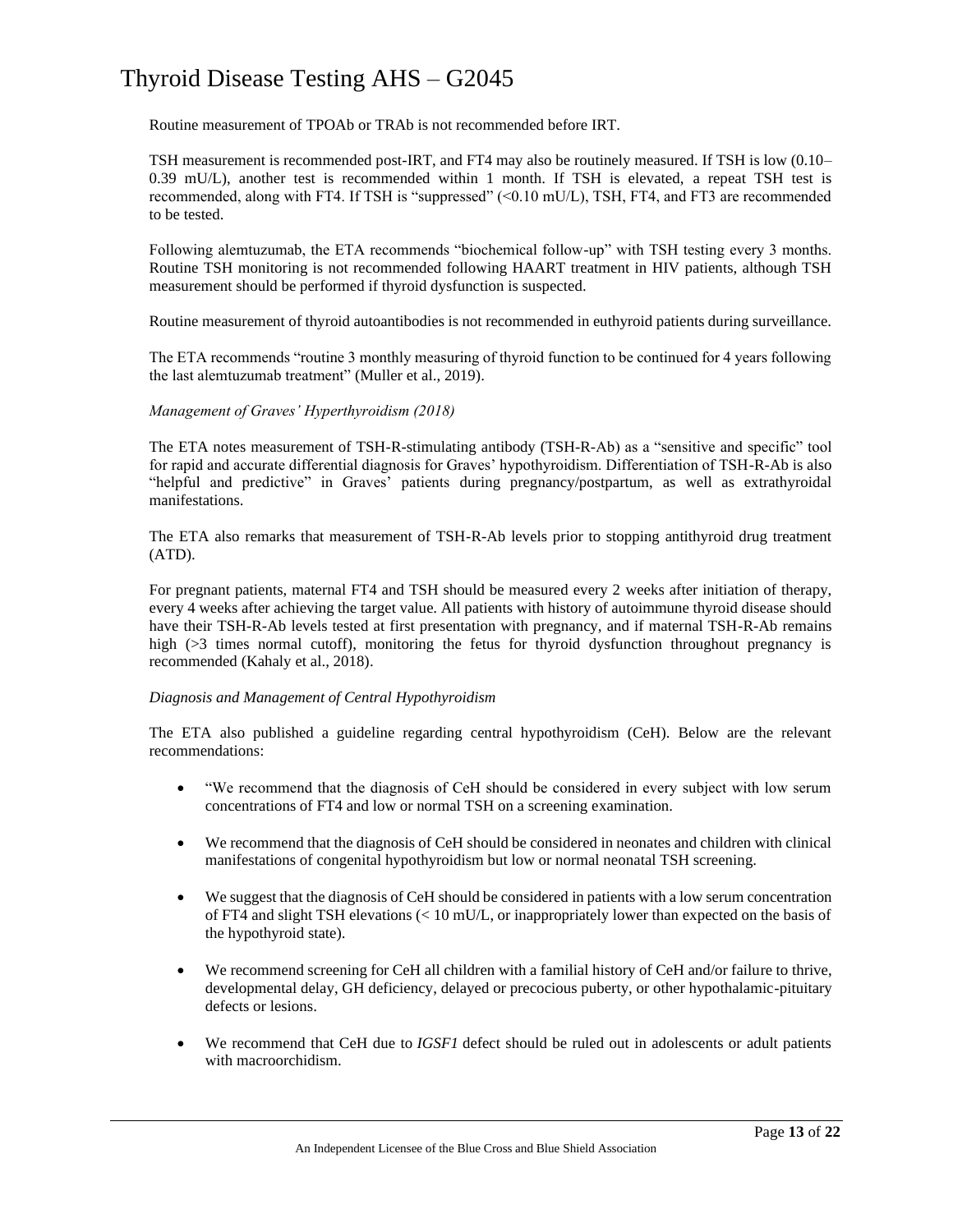- We recommend screening for CeH all patients with a personal or familial history of hypothalamicpituitary lesions or diseases, moderate to severe head trauma, stroke, previous cranial irradiation, hemochromatosis or iron overload, in particular when hypothyroid manifestations are present.
- We recommend screening for CeH all patients with hypothyroid manifestations associated with clinical findings pointing to a hypothalamic-pituitary disease (e.g., hyperprolactinemia, acromegalic features, diabetes insipidus, recurrent headaches, visual field defects), newborns with hypotonia and/or prolonged jaundice, and/or signs of congenital hypopituitarism (e.g., micropenis with undescended testes), as well as children with developmental delay.
- We recommend that the onset of CeH should be evaluated in patients with hypothalamic/pituitary disease after the start of treatment with rhGH or estrogen.
- We recommend that the onset of CeH should be evaluated in patients on treatments with ligands of the retinoid X receptor (RXR), ipilimumab (or other checkpoint inhibitors), or mitotane."

Regarding diagnosis of CeH, the guideline recommends the following:

- "We recommend the combined determination of serum FT4 and TSH in order to evaluate the presence of CeH.
- We recommend that CeH diagnosis should be confirmed by the combined findings of serum FT4 concentrations below the lower limit of the normal range and inappropriately low/normal TSH concentrations on at least two separate determinations, and after exclusion of the conditions reported in Table 3.
- The isolated finding of low FT3 or total T3 concentrations is not indicative of CeH, but rather of nonthyroidal illness or deiodination defects (e.g., *SBP2* gene defect).
- In patients under follow-up for hypothalamic-pituitary disease, FT4 and TSH should be monitored during childhood at least biannually and later on a yearly basis, and we suggest that CeH diagnosis should be considered when serum FT4 falls in the lower quartile of the normal range, in particular when a FT4 decrease  $> 20\%$  of previous values is seen (provided that the variables are measured by the same assay) despite a low or normal TSH.
- We suggest that the diagnosis of mild CeH (borderline low FT4, with inappropriately low TSH) should be supported by a combination of several other findings summarized in Table 4 (the relative application and importance of these tests and findings may vary in different settings)."

### **National Institute for Health and Care Excellence (NICE, 2019)**

### *Thyroid Disease: Assessment and Management*

NICE states to "consider" thyroid dysfunction tests for adults, children, and "young people" for the following indications:

- "a clinical suspicion of thyroid disease"
- New-onset atrial fibrillation
- Type 1 diabetes or other autoimmune disease
- Depression or unexplained anxiety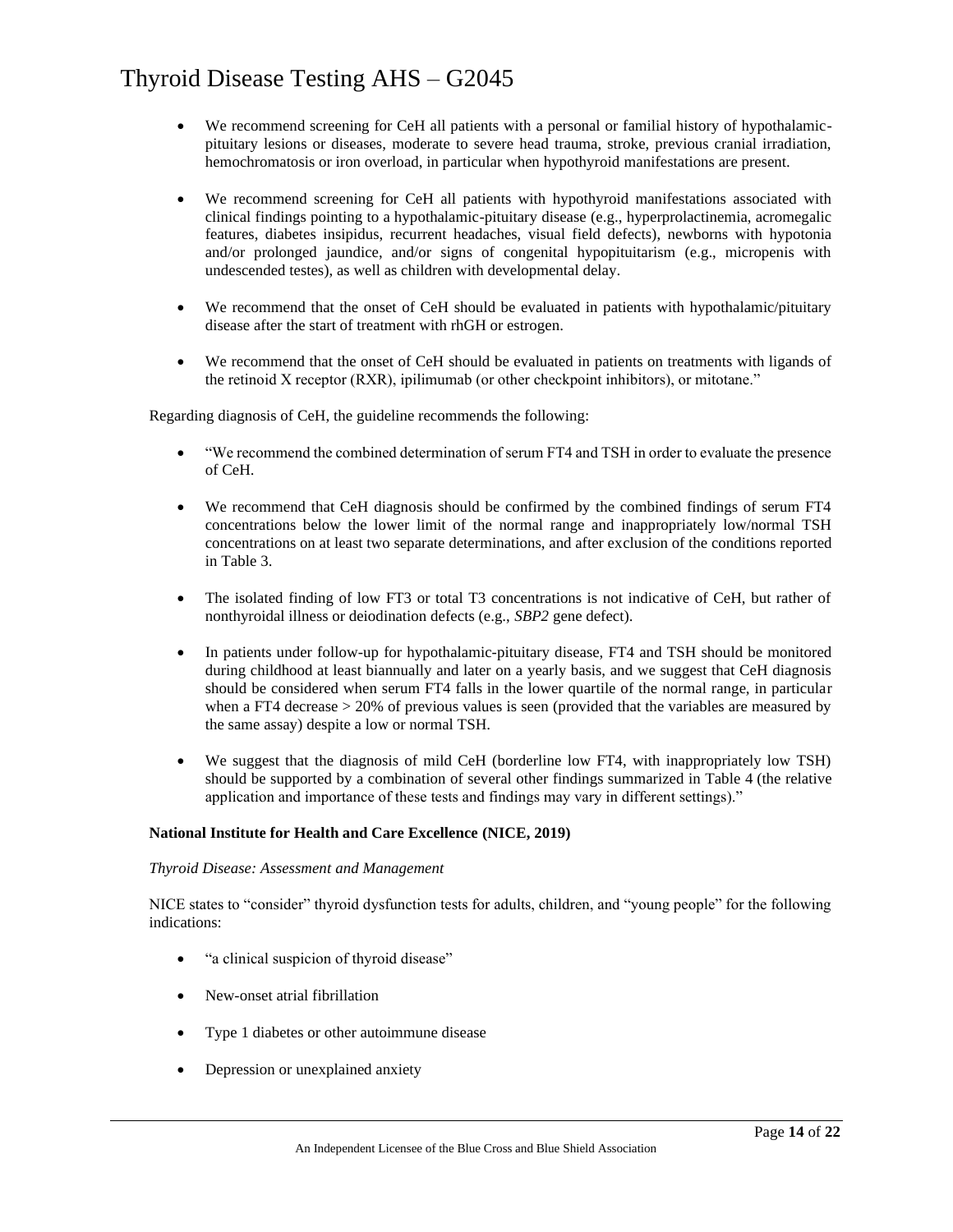• For children and young people, consider tests for abnormal growths or unexplained change in behavior or school performance

NICE states not to test for thyroid dysfunction if a patient only has type 2 diabetes or if the patient has an unrelated acute illness.

If secondary thyroid disease (pituitary disease) is not suspected, NICE states to "consider" measuring TSH. If TSH is "above reference range", measure FT4 in same sample; if TSH is "below reference range", measure FT4 and FT3 in same sample.

Measurement of both TSH and FT4 is to be considered for children or young people or if secondary thyroid dysfunction is suspected in adults. If TSH is below the reference range, FT3 should be measured. If symptoms in the above situations worsen, repeat the algorithms.

For adults with TSH levels above the reference range, thyroid peroxidase antibody (TPO-Ab) measurement may be considered. However, this testing should not be repeated. This applies to primary and subclinical hypothyroidism.

For children and young people, this measurement should be repeated when they become adults.

"For adults who are taking levothyroxine for primary hypothyroidism, consider measuring TSH every 3 months until the level has stabilised (2 similar measurements within the reference range 3 months apart), and then once a year." For adults with hypothyroidism symptoms after starting levothyroxine, consider measuring FT4 along with TSH.

For children ages 2 and over and young people taking levothyroxine for primary hypothyroidism, consider measuring FT4 and TSH at the following intervals:

"every 6 to 12 weeks until the TSH level has stabilised (2 similar measurements within the reference range 3 months apart), then every 4 to 6 months until after puberty, then once a year."

For children under 2, consider measuring FT4 and TSH at the following intervals:

"every 4 to 8 weeks until the TSH level has stabilised (2 similar measurements within the reference range 2 months apart), then every 2 to 3 months during the first year of life, and every 3 to 4 months during the second year of life."

For adults with untreated subclinical hypothyroidism or adults that have stopped treatment, consider measuring TSH and FT4 once a year if they are symptomatic, or once every 2-3 years if they are asymptomatic.

NICE states to consider measuring FT4 and TSH for children 2 and over with untreated subclinical hypothyroidism and TSH <10 mlU/liter at the following intervals: "every 3 to 6 months if they have features suggesting underlying thyroid disease, such as thyroid dysgenesis (an underdeveloped thyroid gland) or raised levels of thyroid autoantibodies, or every 6 to 12 months if they have no features suggesting underlying thyroid disease."

"Every 1-3 months for children ages 28 days-2 years with untreated subclinical hypothyroidism". TSH measurements may be stopped in children and young people if TSH has stabilized (defined as "2 similar measurements within the reference range 3 to 6 months apart") and there are no underlying features suggesting thyroid disease.

Differentiating between thyrotoxicosis with hyperthyroidism and thyrotoxicosis without hyperthyroidism may be performed by measuring TSH receptor antibodies (TRAbs). In children and young people, measuring TPO-Abs and TRAbs may be done to differentiate.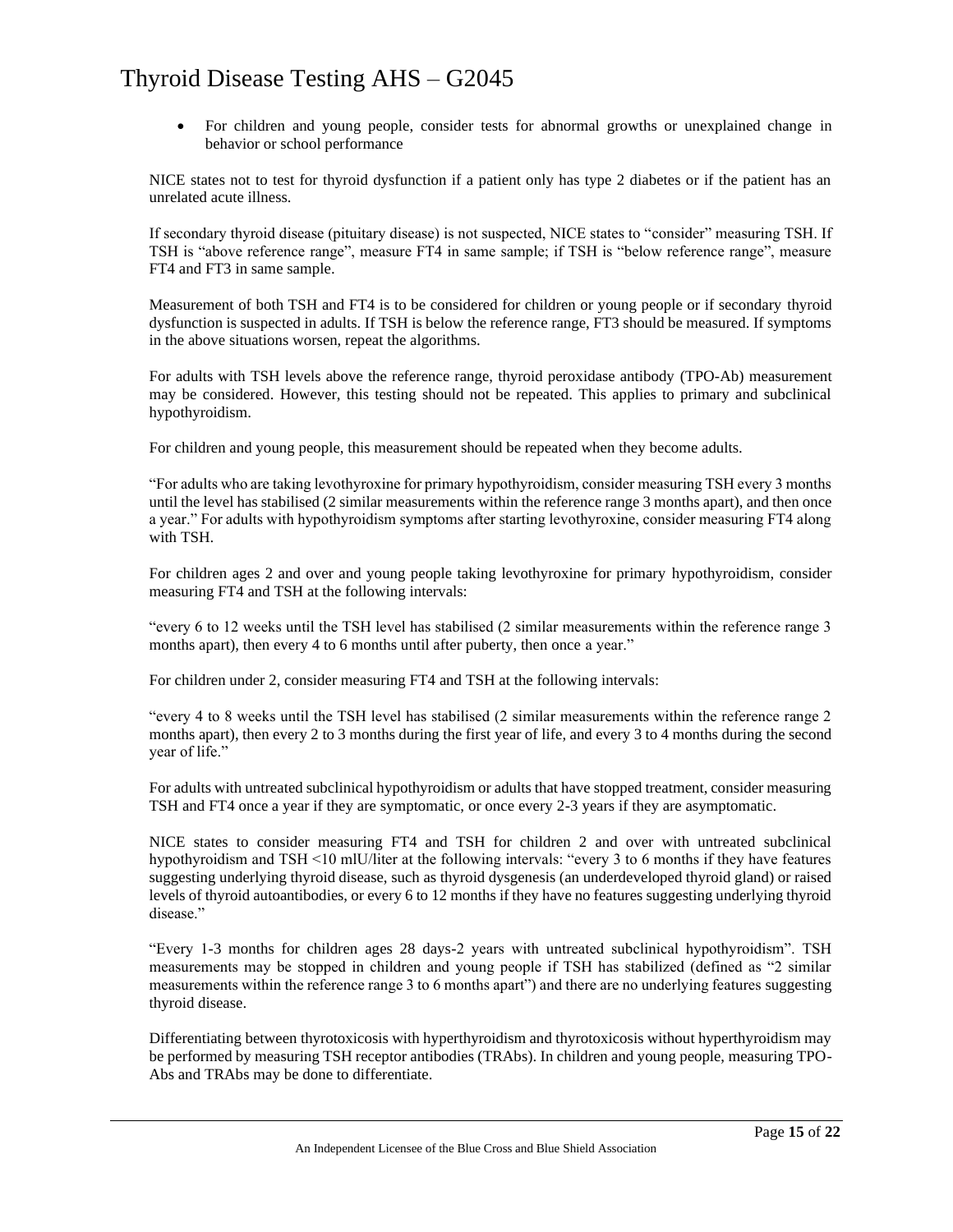After radioactive iodine treatment, consider measuring FT3, FT4, and TSH every 6 weeks for the first 6 months, until TSH is within reference range.

"For adults, children and young people with TSH in the reference range 6 months after radioactive iodine treatment, consider measuring TSH (with cascading) at 9 months and 12 months after treatment."

"For adults, children and young people with TSH in the reference range 12 months after radioactive iodine treatment, consider measuring TSH (with cascading) every 6 months unless they develop hypothyroidism"

For patients taking antithyroid drugs for hyperthyroidism, consider measuring TSH, FT4, and FT3 every 6 weeks until TSH is within reference range, then TSH (with cascading) every 3 months until antithyroid drugs are stopped.

"For adults who have stopped antithyroid drugs, consider measuring: TSH (with cascading) within 8 weeks of stopping the drug, then TSH (with cascading) every 3 months for a year, then TSH (with cascading) once a year."

"For children and young people who have stopped antithyroid drugs, consider measuring: TSH, FT4 and FT3 within 8 weeks of stopping the drug, then TSH, FT4 and FT3 every 3 months for the first year, then TSH (with cascading) every 6 months for the second year, then TSH (with cascading) once a year."

"Consider measuring TSH every 6 months for adults with untreated subclinical hyperthyroidism. If the TSH level is outside the reference range, consider measuring FT4 and FT3 in the same sample."

"Consider measuring TSH, FT4 and FT3 every 3 months for children and young people with untreated subclinical hyperthyroidism."

"Consider stopping TSH measurement for adults, children and young people with untreated subclinical hyperthyroidism if the TSH level stabilises (2 similar measurements within the reference range 3 to 6 months apart)" (NICE, 2019).

### **Canadian Task Force on Preventive Health Care (CTFPHC, 2019)**

The Task Force recommends against screening (measuring levels of thyroid-stimulating hormone (TSH) in patients with no apparent signs and symptoms of thyroid dysfunction) asymptomatic nonpregnant adults aged 18 or older for thyroid dysfunction in primary care settings. This was rated as a "strong" recommendation with low-certainty evidence (CTFPHC, 2019).

### **Society for Maternal-Fetal Medicine (SMFM, 2019)**

The SMFM recommends against screening asymptomatic pregnant women for subclinical hypothyroidism (SMFM, 2019). The SMFM states that "thyroid testing in pregnancy should be conducted for women "at risk," including known thyroid disease, symptoms of overt thyroid disease, suspected goiter, autoimmune medical disorders such as Type 1 diabetes mellitus", but also asserts that "routine thyroid testing of women with hyperemesis gravidarum is not recommended" (Medicine, 2014).

### **College of Family Physicians of Canada (CFPC, 2020)**

The  $11<sup>th</sup>$  recommendation listed recommends against ordering thyroid function tests for asymptomatic patients. The guideline remarks there is "insufficient evidence" available that screening for thyroid diseases will improve health outcomes (CFPC, 2020).

### **Canadian Society of Endocrinology and Metabolism (CSEM, 2020)**

The CSEM recommends against routine testing for anti-thyroid peroxidase antibodies (anti-TPO). They also recommend against using FT4 or FT3 to screen for hyperthyroidism or to monitor and adjust levothyroxine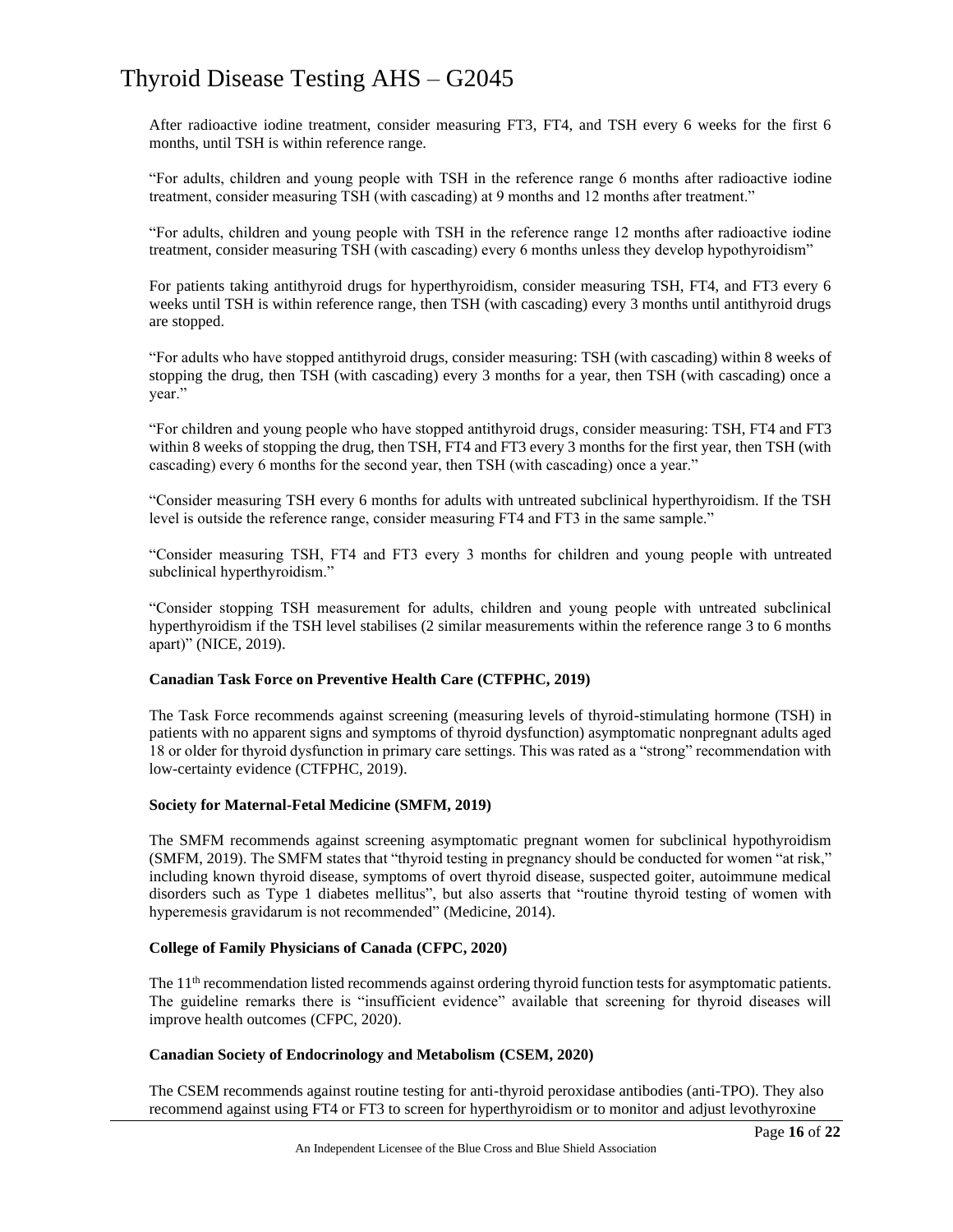dose in patients with primary hyperthyroidism, unless that patient has "suspected or known pituitary or hypothalamic disease" (CSEM, 2020).

### **State and Federal Regulations, as applicable**

A search of "thyroid" on the FDA website on August 6, 2021, yielded 107 results. Additionally, many labs have developed specific tests that they must validate and perform in house. These laboratory-developed tests (LDTs) are regulated by the Centers for Medicare and Medicaid (CMS) as high-complexity tests under the Clinical Laboratory Improvement Amendments of 1988 (CLIA '88). As an LDT, the U. S. Food and Drug Administration has not approved or cleared this test; however, FDA clearance or approval is not currently required for clinical use.

### **Billing/Coding/Physician Documentation Information**

This policy may apply to the following codes. Inclusion of a code in this section does not guarantee that it will be reimbursed. For further information on reimbursement guidelines, please see Administrative Policies on the Blue Cross Blue Shield of North Carolina web site at www.bcbsnc.com. They are listed in the Category Search on the Medical Policy search page.

*Applicable service codes: 80438, 80439, 83519, 84432, 84436, 84437, 84439, 84442, 84443, 84445, 84479, 84480, 84481, 84482, 86376, 86800*

BCBSNC may request medical records for determination of medical necessity. When medical records are requested, letters of support and/or explanation are often useful, but are not sufficient documentation unless all specific information needed to make a medical necessity determination is included.

### **Scientific Background and Reference Sources**

AAFP. (2012). Hypothyroidism: An Update. Retrieved from https://www.aafp.org/afp/2012/0801/p244.html

AAFP. (2018). Thyroid Dysfunction Screening. Retrieved from https://www.aafp.org/patientcare/clinical-recommendations/all/thyroid-dysfunction.html

AAP. (2017). Retrieved from http://www.choosingwisely.org/clinician-lists/aap-soen-avoidmeasuring-thyroid-function-and-insulin-levels-in-obese-children/

ACOG. (2020). Thyroid Disease in Pregnancy: ACOG Practice Bulletin, Number 223. Obstet Gynecol, 135(6), e261-e274. doi:10.1097/aog.0000000000003893

Alexander, E. K., Pearce, E. N., Brent, G. A., Brown, R. S., Chen, H., Dosiou, C., . . . Sullivan, S. (2017). 2017 Guidelines of the American Thyroid Association for the Diagnosis and Management of Thyroid Disease During Pregnancy and the Postpartum. Thyroid, 27(3), 315-389. doi:10.1089/thy.2016.0457

ASCP. (2015). Retrieved from http://www.choosingwisely.org/clinician-lists/american-societyclinical-pathology-suspected-thyroid-disease-evaluation/

ASCP. (2020). American Society for Clinical Pathology. Retrieved from https://www.choosingwisely.org/clinician-lists/ascp32-avoid-thyroid-stimulating-hormone-tshscreening-in-annual-well-visits-for-asymptomatic-adults-regardless-of-age/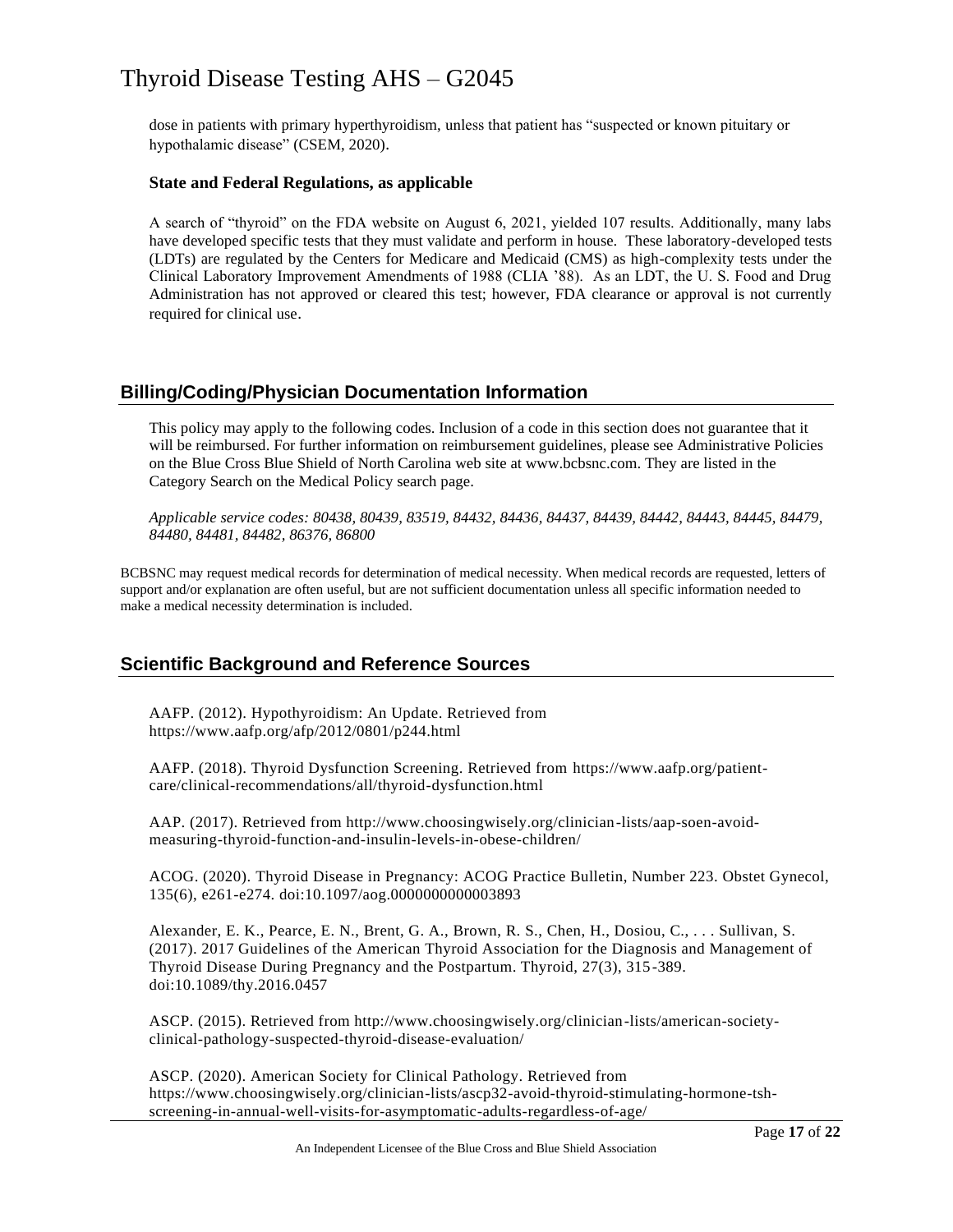Bernstein, J. A., Lang, D. M., Khan, D. A., Craig, T., Dreyfus, D., Hsieh, F., . . . Wall ace, D. (2014). The diagnosis and management of acute and chronic urticaria: 2014 update. J Allergy Clin Immunol, 133(5), 1270-1277. doi:10.1016/j.jaci.2014.02.036

Biktagirova, E. M., Sattarova, L. I., Vagapova, G. R., Skibo, Y. V., Chuhlovina, E. N., Krav tsova, O. A., & Abramova, Z. I. (2016). [Biochemical and immunological markers of autoimmune thyroiditis]. Biomed Khim, 62(4), 458-465. doi:10.18097/pbmc20166204458

Brent, G. (2017). Thyroid hormone action. In D. Ross (Ed.), UpToDate. Waltham. MA.

Brent, G. (2020). Thyroid hormone action. In D. Ross (Ed.), UpToDate. Waltham. MA.

Burmeister, L. A. (1995). Reverse T3 Does Not Reliably Differentiate Hypothyroid Sick Syndrome from Euthyroid Sick Syndrome. Thyroid, 5(6), 435-441. doi:10.1089/thy.1995.5.435

CFPC. (2020). Thirteen Things Physicians and Patients Should Question. Retrieved from https://choosingwiselycanada.org/family-medicine/

CSEM. (2020). Five Things Physicians and Patients Should Question. Retrieved from https://choosingwiselycanada.org/endocrinology-and-metabolism/

CTFPHC. (2019). Summary of recommendations for clinicians and policy-makers. Retrieved from https://canadiantaskforce.ca/guidelines/published-guidelines/asymptomatic-thyroid-dysfunction/

Diana, T., Krause, J., Olivo, P. D., König, J., Kanitz, M., Decallonne, B., & Kahaly, G. J. (2017). Prevalence and clinical relevance of thyroid stimulating hormone receptor-blocking antibodies in autoimmune thyroid disease. Clin Exp Immunol, 189(3), 304-309. doi:10.1111/cei.12980

Donangelo, I., & Suh, S. Y. (2017). Subclinical Hyperthyroidism: When to Consider Treatment. Am Fam Physician, 95(11), 710-716.

Easy\_DNA. (2020). Genetic Predisposition Testing for Graves' Disease. Retrieved from https://www.easy-dna.com/genetic-predisposition-dna-testing/graves-disease/

EverlyWell. (2020). Check your thyroid from the comfort of home. Retrieved from https://www.everlywell.com/products/thyroid-test/

Garber, J. R., Cobin, R. H., Gharib, H., Hennessey, J. V., Klein, I., Mechanick, J. I., . . . Woeber, K. A. (2012). Clinical practice guidelines for hypothyroidism in adults: cosponsored by the American Association of Clinical Endocrinologists and the American Thyroid Association. Endocr Pract, 18(6), 988-1028. doi:10.4158/ep12280.gl

Gholve, C., Kumarasamy, J., Kulkarni, S., & Rajan, M. G. R. (2017). In-House Solid-Phase Radioassay for the Detection of Anti-thyroglobulin Autoantibodies in Patients with Differentiated Thyroid Cancer. Indian J Clin Biochem, 32(1), 39-44. doi:10.1007/s12291-016-0568-7

Gomes-Lima, C., & Burman, K. D. (2018). Reverse T3 or perverse T3? Still puzzling after 40 years. Cleve Clin J Med, 85(6), 450-455. doi:10.3949/ccjm.85a.17079

Health\_Testing\_Centers. (2020). Thyroid Function. Retrieved from https://www.healthtestingcenters.com/search-results/?search=thyroid

HealthCheck. (2020). Complete Thyroid Function Panel. Retrieved from http://www.healthcheckusa.com/thyroid-tests/panels/complete-thyroid-function-panel.aspx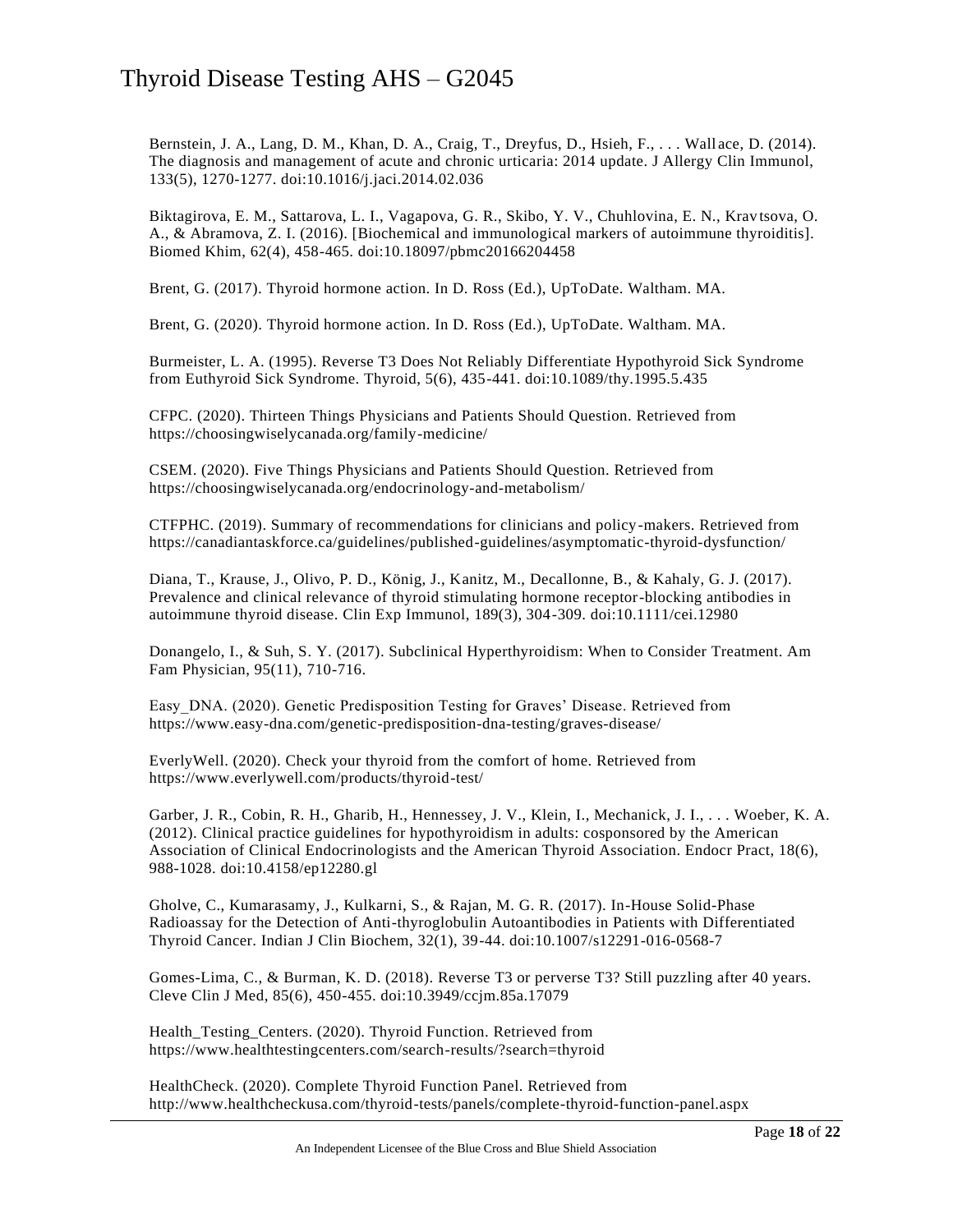Jin, H. Y. (2018). Prevalence of subclinical hypothyroidism in obese children or ado lescents and association between thyroid hormone and the components of metabolic syndrome. J Paediatr Child Health, 54(9), 975-980. doi:10.1111/jpc.13926

Jonklaas, J., Bianco, A. C., Bauer, A. J., Burman, K. D., Cappola, A. R., Celi, F. S., . . . Sawka, A. M. (2014). Guidelines for the treatment of hypothyroidism: prepared by the american thyroid association task force on thyroid hormone replacement. Thyroid, 24(12), 1670-1751. doi:10.1089/thy.2014.0028

Kahaly, G. J., Bartalena, L., Hegedus, L., Leenhardt, L., Poppe, K., & Pearce, S. H. (2018). 2018 European Thyroid Association Guideline for the Management of Graves' Hyperthyroidism. Eur Thyroid J, 7(4), 167-186. doi:10.1159/000490384

Kazerouni, F., & Amirrasouli, H. (2012). Performance characteristics of three automated immunoassays for thyroid hormones. Caspian J Intern Med, 3(2), 400-104.

Kiel, S., Ittermann, T., Völzke, H., Chenot, J.-F., & Angelow, A. (2020). Frequency of thyroid function tests and examinations in participants of a population-based study. BMC Health Services Research, 20(1), 70. doi:10.1186/s12913-020-4910-7

Kluesner, J. K., Beckman, D. J., Tate, J. M., Beauvais, A. A., Kravchenko, M. I., Wardian, J. L., . . . True, M. W. (2018). Analysis of current thyroid function test ordering practic es. J Eval Clin Pract, 24(2), 347-352. doi:10.1111/jep.12846

Korevaar, T. I. M., Derakhshan, A., Taylor, P. N., Meima, M., Chen, L., Bliddal, S., . . . Peeters, R. P. (2019). Association of Thyroid Function Test Abnormalities and Thyroid Autoimmunity With Preterm Birth: A Systematic Review and Meta-analysis. Jama, 322(7), 632-641. doi:10.1001/jama.2019.10931

Kravets, I. (2016). Hyperthyroidism: Diagnosis and Treatment. Am Fam Physician, 93(5), 363 -370.

LetsGetChecked. (2020). Home Thyroid Testing. Retrieved from https://www.letsgetchecked.com/us/en/home-thyroid-test/

Leung, A. M., & Brent, G. A. (2016). The Influence of Thyroid Hormone on Growth Hormone Secretion and Action. In L. E. Cohen (Ed.), Growth Hormone Deficiency: Physiology and Clinical Management (pp. 29-46). Cham: Springer International Publishing.

Li, D., Radulescu, A., Shrestha, R. T., Root, M., Karger, A. B., Killeen, A. A., . . . Burmeister, L. A. (2017). Association of Biotin Ingestion With Performance of Hormone and Nonhormone Ass ays in Healthy Adults. Jama, 318(12), 1150-1160. doi:10.1001/jama.2017.13705

Livingston, M., Birch, K., Guy, M., Kane, J., & Heald, A. H. (2015). No role for tri-iodothyronine (T3) testing in the assessment of levothyroxine (T4) over-replacement in hypothyroid patients. Br J Biomed Sci, 72(4), 160-163.

Luewan, S., Chakkabut, P., & Tongsong, T. (2011). Outcomes of pregnancy complicated with hyperthyroidism: a cohort study. Arch Gynecol Obstet, 283(2), 243-247. doi:10.1007/s00404-010- 1362-z

Masika, L. S., Zhao, Z., & Soldin, S. J. (2016). Is measurement of TT3 by immunoassay reliable at low concentrations? A comparison of the Roche Cobas 6000 vs. LC-MSMS. Clin Biochem, 49(12), 846-849. doi:10.1016/j.clinbiochem.2016.02.004

Medicine, S. f. M.-F. (2014, August 1, 2014). Screening for thyroid disease in pregnancy. Retrieved from https://www.smfm.org/publications/88-screening-for-thyroid-disease-in-pregnancy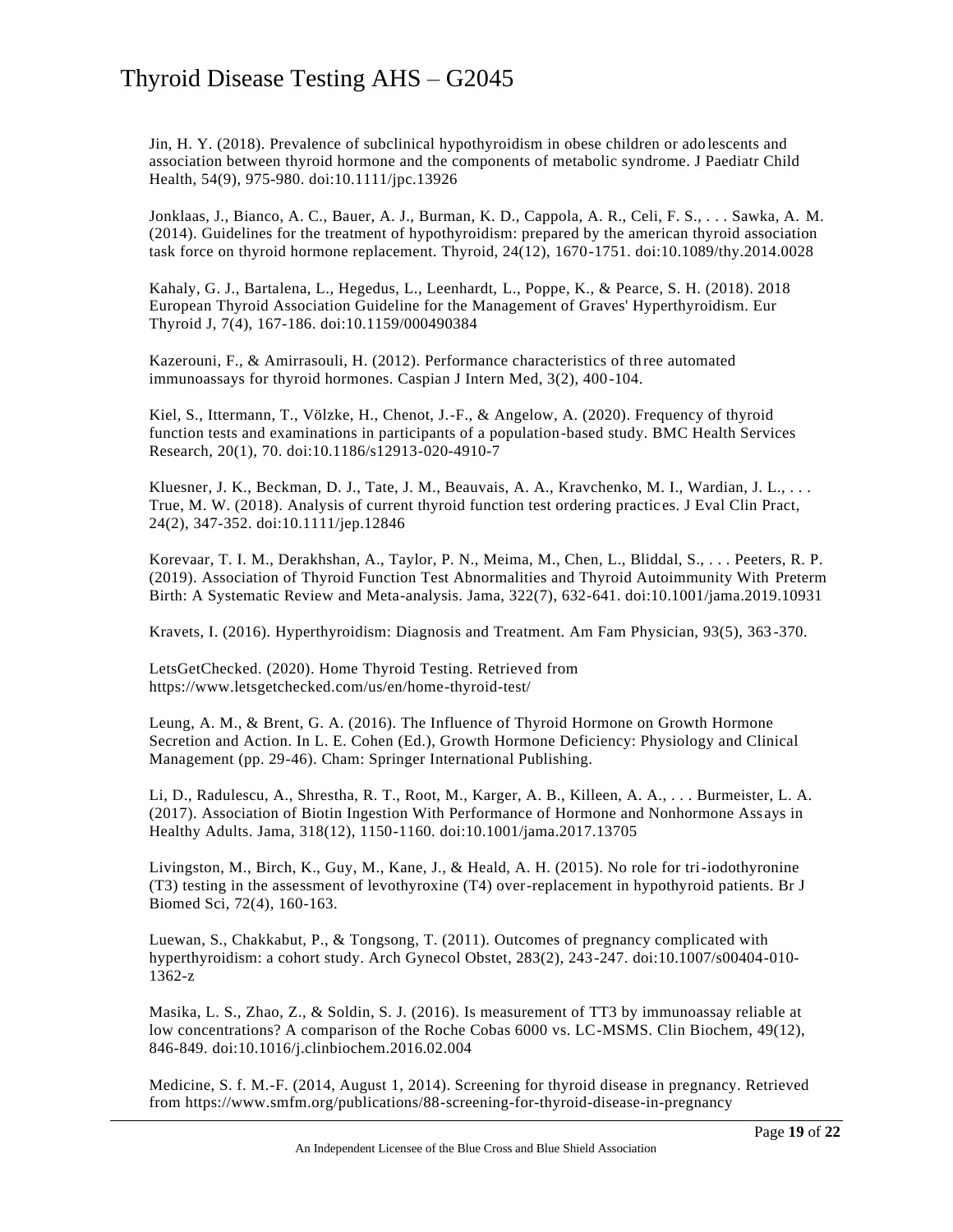Muller, I., Moran, C., Lecumberri, B., Decallonne, B., Robertson, N., Jones, J., & Dayan, C. M. (2019). 2019 European Thyroid Association Guidelines on the Management of Thyroid Dysfunction following Immune Reconstitution Therapy. European Thyroid Journal, 8(4), 173-185. doi:10.1159/000500881

NICE. (2019). Thyroid disease: assessment and management. Retrieved from https://www.nice.org.uk/guidance/ng145

Paloma\_Health. (2020). Complete Thyroid Blood Test Kit. Retrieved from https://www.palomahealth.com/home-thyroid-blood-test-kit

Richmond, E. J., & Rogol, A. D. (2021, APril 19, 2021). Causes of short stature. UpToDate. Retrieved from https://www.uptodate.com/contents/causes-of-short-stature#H297546237

Ross, D. S. (2018). Laboratory assessment of thyroid function - UpToDate. In D. Cooper (Ed.), Laboratory assessment of thyroid function. Retrieved from https://www.uptodate.com/contents/laboratory-assessment-of-thyroidfunction?search=thyroid%20function%20tests&source=search\_result&selectedTitle=1~150&usage\_ty pe=default&display\_rank=1

Ross, D. S. (2019a). Diagnosis of and screening for hypothyroidism in nonpregnant adults. Retrieved from https://www.uptodate.com/contents/diagnosis-of-and-screening-for-hypothyroidism-innonpregnantadults?search=hypothyroidism&source=search\_result&selectedTitle=1~150&usage\_type=default&dis

play\_rank=1

Ross, D. S. (2019b). Diagnosis of hyperthyroidism - UpToDate. In D. Cooper (Ed.), UpToDate. Waltham. MA.

Ross, D. S. (2019c). Laboratory assessment of thyroid function. In D. Cooper (Ed.), UpToDate. Waltham. MA.

Ross, D. S. (2019d). Overview of thyroid disease in pregnancy. Retrieved from https://www.uptodate.com/contents/overview-of-thyroid-disease-inpregnancy?topicRef=7891&source=related\_link

Ross, D. S., Ardisson, L. J., & Meskell, M. J. (1989). Measurement of thyrotropin in clinical and subclinical hyperthyroidism using a new chemiluminescent assay. J Clin Endocrinol Metab, 69(3), 684-688. doi:10.1210/jcem-69-3-684

Ross, D. S., Burch, H. B., Cooper, D. S., Greenlee, M. C., Laurberg, P., Maia, A. L., . . . Walter, M. A. (2016). 2016 American Thyroid Association Guidelines for Diagnosis and Management of Hyperthyroidism and Other Causes of Thyrotoxicosis. Thyroid, 26(10), 1343-1421. doi:10.1089/thy.2016.0229

Rugge, J. B., Bougatsos, C., & Chou, R. (2015). Screening and treatment of thyroid dysfunction: an evidence review for the U.S. Preventive Services Task Force. Ann Intern Med, 162(1), 35-45. doi:10.7326/m14-1456

SMFM. (2019). Retrieved from http://www.choosingwisely.org/clinician-lists/smfm-screening-forsubclinical-hypothyroidism/

Society, E. (2018a). Retrieved from http://www.choosingwisely.org/clinician-lists/endocrine-societythyroid-ultrasounds-in-patients-with-abnormal-thyroid-function-tests/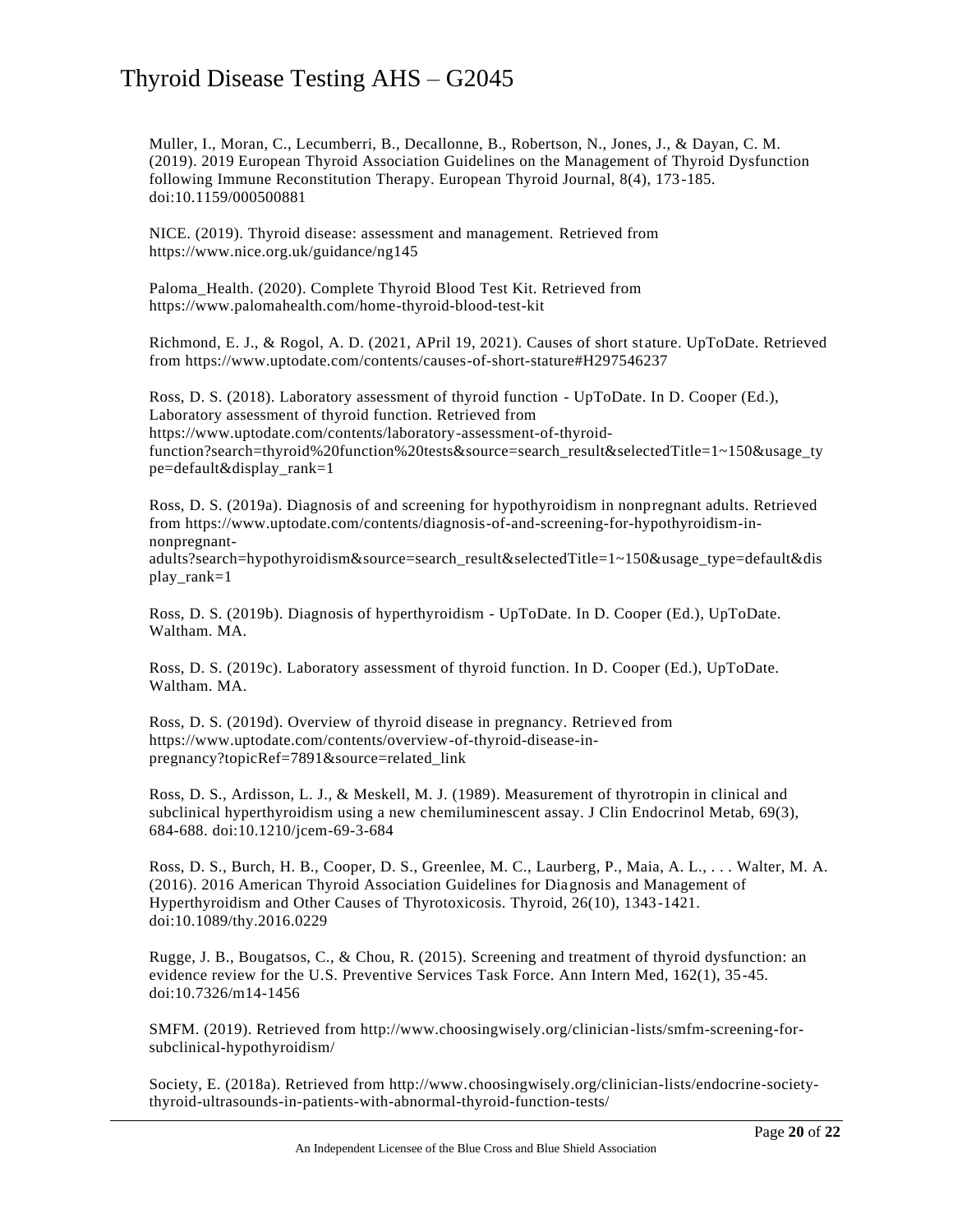Society, E. (2018b). Five Things Physicians and Patients Should Question. Retrieved from https://www.choosingwisely.org/societies/endocrine-society/

Stagnaro-Green, A., Abalovich, M., Alexander, E., Azizi, F., Mestman, J., Negro, R., . . . Wiersinga, W. (2011). Guidelines of the American Thyroid Association for the diagnosis and management of thyroid disease during pregnancy and postpartum. Thyroid, 21(10), 1081-1125. doi:10.1089/thy.2011.0087

Taylor, P. N., Razvi, S., Pearce, S. H., & Dayan, C. M. (2013). Clinical review: A review of the clinical consequences of variation in thyroid function within the reference range. J Clin Endocrinol Metab, 98(9), 3562-3571. doi:10.1210/jc.2013-1315

TellmeGEN. (2020). Thyroid Function. Retrieved from https://www.tellmegen.com/results/individualtraits/thyroid-function/?lang=en

USPSTF. (2017). Thyroid Cancer: Screening. Retrieved from https://www.uspreventiveservicestaskforce.org/uspstf/recommendation/thyroid-cancer-screening

Wilson, S. A., Stem, L. A., & Bruehlman, R. D. (2021). Hypothyroidism: Diagnosis and Treatment. Am Fam Physician, 103(10), 605-613.

Yazici, P., Mihmanli, M., Bozkurt, E., Ozturk, F. Y., & Uludag, M. (2016). Which is the best predictor of thyroid cancer: thyrotropin, thyroglobulin or their ratio? Hormones (Athens), 15(2), 256 -263. doi:10.14310/horm.2002.1677

Specialty Matched Consultant Advisory Panel 4/2020

Specialty Matched Consultant Advisory Panel 6/2020

Medical Director review 4/2021

Specialty Matched Consultant Advisory Panel 6/2021

Medical Director review 6/2021

Medical Director review 10/2021

### **Policy Implementation/Update Information**

- 1/1/19 New policy developed. BCBSNC will provide coverage for thyroid disease testing when it is determined to be medically necessary because the medical criteria and guidelines are met. Medical Director review 1/1/2019. Policy noticed 1/1/2019 for effective date 4/1/2019. (an)
- 5/14/19 Reviewed by Avalon 4<sup>th</sup> Quarter 2019 CAB. Added "Individuals with chronic or acute urticaria" to the list of Covered Indications. Added "Testing for thyroid dysfunction in asymptomatic nonpregnant individuals for thyroid disease is considered not medically necessary during general exam without abnormal findings" to list of Non Covered Indications. Updated Policy Guidelines section and References. Medical Director review 4/2019. **Policy noticed 5/14/2019 for effective date July 16, 2019**. (an)
- 10/1/19 Reviewed by Avalon 2nd Quarter 2019 CAB. Medical Director review 9/2019. Removed coding table, codes listed instead. Clarified 1Eii section of when covered by adding the word total. When not covered section updated to include the exception "Total T4 testing for management of thyroid disease during pregnancy." (eel)